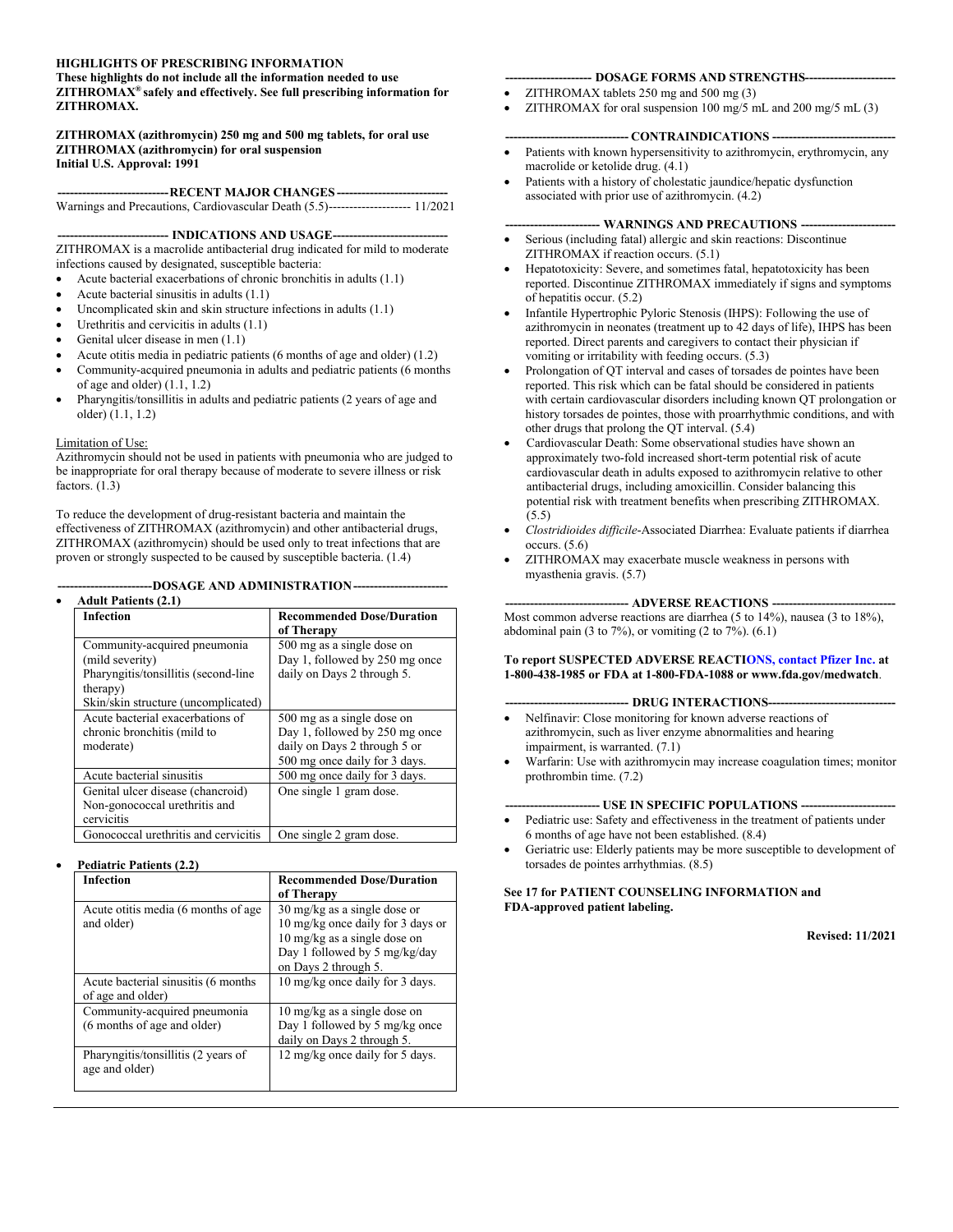#### **FULL PRESCRIBING INFORMATION: CONTENTS\***

#### **1 INDICATIONS AND USAGE**

- 1.1 Adult Patients
- 1.2 Pediatric Patients
- 1.3 Limitations of Use
- 1.4 Usage
- **2 DOSAGE AND ADMINISTRATION**
	- 2.1 Adult Patients
	- 2.2 Pediatric Patients
- **3 DOSAGE FORMS AND STRENGTHS**
- **4 CONTRAINDICATIONS**
	- 4.1 Hypersensitivity
	- 4.2 Hepatic Dysfunction
- **5 WARNINGS AND PRECAUTIONS**
	- 5.1 Hypersensitivity
	- 5.2 Hepatotoxicity
	- 5.3 Infantile Hypertrophic Pyloric Stenosis
	- 5.4 QT Prolongation
	- 5.5 Cardiovascular Death
	- 5.6 *Clostridioides difficile*-Associated Diarrhea
	- 5.7 Exacerbation of Myasthenia Gravis
	- 5.8 Use in Sexually Transmitted Disease
	- 5.9 Development of Drug-Resistant Bacteria

#### **6 ADVERSE REACTIONS**

- 6.1 Clinical Trials Experience
- 6.2 Postmarketing Experience
- 6.3 Laboratory Abnormalities

#### **7 DRUG INTERACTIONS**

- 7.1 Nelfinavir
- 7.2 Warfarin
- 7.3 Potential Drug-Drug Interaction with Macrolides
- **8 USE IN SPECIFIC POPULATIONS**
	- 8.1 Pregnancy
	- 8.2 Lactation
		- 8.4 Pediatric Use
		- 8.5 Geriatric Use
- **10 OVERDOSAGE**
- **11 DESCRIPTION**
- **12 CLINICAL PHARMACOLOGY**
	- 12.1 Mechanism of Action
	- 12.2 Pharmacodynamics
	- 12.3 Pharmacokinetics
	- 12.4 Microbiology

#### **13 NONCLINICAL TOXICOLOGY**

- 13.1 Carcinogenesis, Mutagenesis, Impairment of Fertility
- 13.2 Animal Toxicology and/or Pharmacology

#### **14 CLINICAL STUDIES**

**\_\_\_\_\_\_\_\_\_\_\_\_\_\_\_\_\_\_\_\_\_\_\_\_\_\_\_\_\_\_\_\_\_\_\_\_\_\_\_\_\_\_\_\_\_\_\_\_\_\_\_\_\_\_\_\_\_\_\_\_\_\_\_\_\_\_\_\_\_\_\_\_\_\_\_\_\_\_\_\_\_\_\_\_\_\_\_\_\_\_\_\_\_\_\_\_\_\_\_\_\_\_\_\_\_\_\_\_\_\_\_\_\_\_\_\_\_\_\_\_\_\_\_\_\_\_\_\_\_\_\_\_\_\_\_**

- 14.1 Adult Patients
- 14.2 Pediatric Patients
- **16 HOW SUPPLIED/STORAGE AND HANDLING**
- **17 PATIENT COUNSELING INFORMATION**

\*Sections or subsections omitted from the full prescribing information are not listed.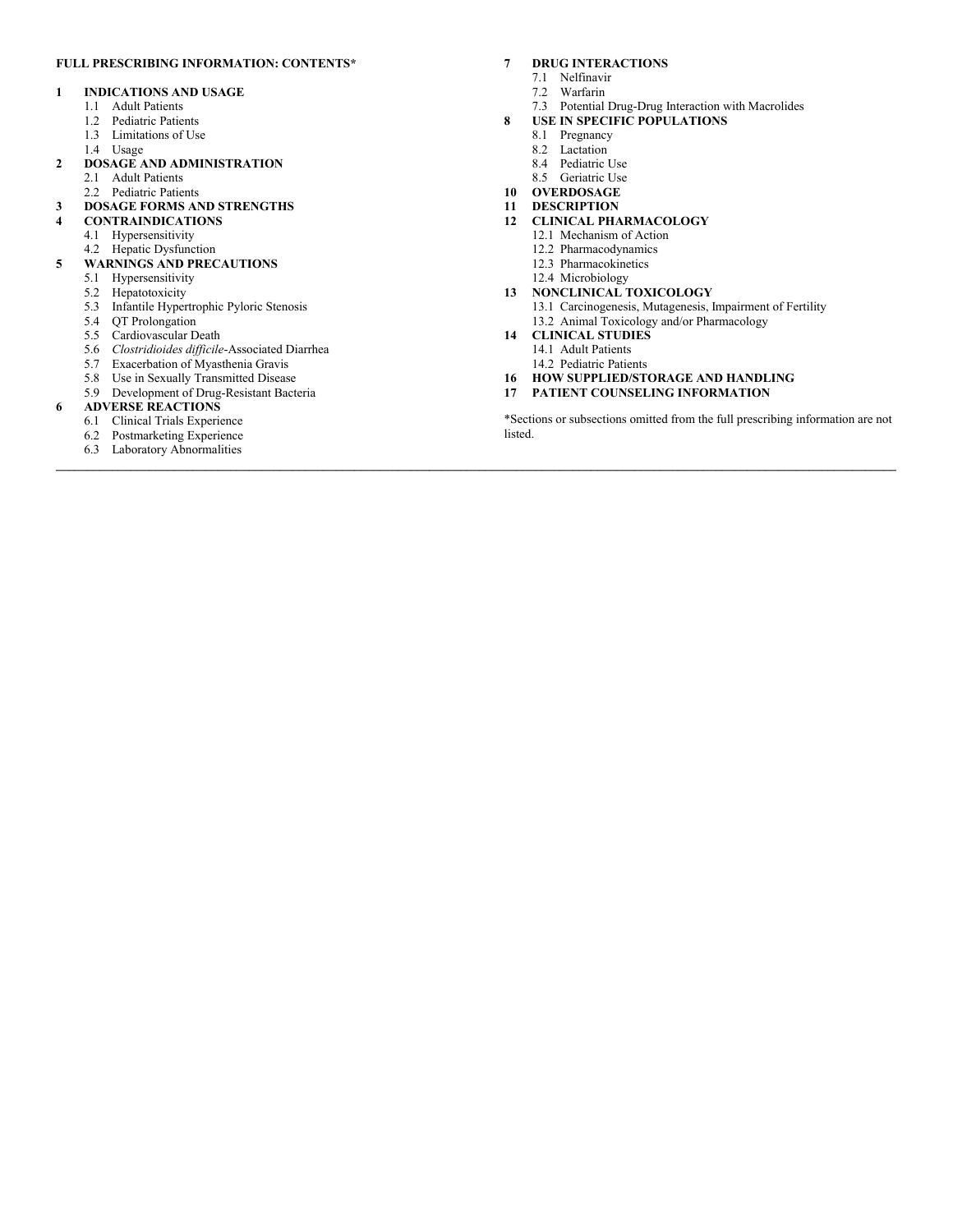# **FULL PRESCRIBING INFORMATION**

# **1 INDICATIONS AND USAGE**

ZITHROMAX (azithromycin) is a macrolide antibacterial drug indicated for the treatment of patients with mild to moderate infections caused by susceptible strains of the designated microorganisms in the specific conditions listed below. Recommended dosages and durations of therapy in adult and pediatric patient populations vary in these indications. *[see Dosage and Administration (2)]*

### **1.1 Adult Patients**

- Acute bacterial exacerbations of chronic bronchitis due to *Haemophilus influenzae*, *Moraxella catarrhalis,* or *Streptococcus pneumoniae*.
- Acute bacterial sinusitis due to *Haemophilus influenzae*, *Moraxella catarrhalis.* or *Streptococcus pneumoniae*.
- Community-acquired pneumonia due to *Chlamydophila pneumoniae*, *Haemophilus influenzae*, *Mycoplasma pneumoniae,* or *Streptococcus pneumoniae* in patients appropriate for oral therapy.
- Pharyngitis/tonsillitis caused by *Streptococcus pyogenes* as an alternative to first-line therapy in individuals who cannot use first-line therapy.
- Uncomplicated skin and skin structure infections due to *Staphylococcus aureus*, *Streptococcus pyogenes*, or *Streptococcus agalactiae*.
- Urethritis and cervicitis due to *Chlamydia trachomatis* or *Neisseria gonorrhoeae*.
- Genital ulcer disease in men due to *Haemophilus ducreyi* (chancroid). Due to the small number of women included in clinical trials, the efficacy of azithromycin in the treatment of chancroid in women has not been established.

# **1.2 Pediatric Patients**

*[see Use in Specific Populations (8.4) and Clinical Studies (14.2)]*

- Acute otitis media **(>6 months of age)** caused by *Haemophilus influenzae*, *Moraxella catarrhalis,* or *Streptococcus pneumoniae.*
- Community-acquired pneumonia **(>6 months of age)** due to *Chlamydophila pneumoniae*, *Haemophilus influenzae*, *Mycoplasma pneumoniae*, or *Streptococcus pneumoniae* in patients appropriate for oral therapy.
- Pharyngitis/tonsillitis **(>2 years of age)** caused by *Streptococcus pyogenes* as an alternative to first-line therapy in individuals who cannot use first-line therapy.

# **1.3 Limitations of Use**

Azithromycin should not be used in patients with pneumonia who are judged to be inappropriate for oral therapy because of moderate to severe illness or risk factors such as any of the following:

- patients with cystic fibrosis,
- patients with nosocomial infections,
- patients with known or suspected bacteremia,
- patients requiring hospitalization,
- elderly or debilitated patients, or
- patients with significant underlying health problems that may compromise their ability to respond to their illness (including immunodeficiency or functional asplenia).

### **1.4 Usage**

To reduce the development of drug-resistant bacteria and maintain the effectiveness of ZITHROMAX (azithromycin) and other antibacterial drugs, ZITHROMAX (azithromycin) should be used only to treat infections that are proven or strongly suspected to be caused by susceptible bacteria. When culture and susceptibility information are available, they should be considered in selecting or modifying antibacterial therapy. In the absence of such data, local epidemiology and susceptibility patterns may contribute to the empiric selection of therapy.

# **2 DOSAGE AND ADMINISTRATION**

# **2.1 Adult Patients**

*[see Indications and Usage (1.1) and Clinical Pharmacology (12.3)]*

| Infection*                                    | <b>Recommended Dose/Duration of Therapy</b>                                         |
|-----------------------------------------------|-------------------------------------------------------------------------------------|
| Community-acquired pneumonia                  | 500 mg as a single dose on Day 1, followed by 250 mg once daily on Days 2 through 5 |
| Pharyngitis/tonsillitis (second-line therapy) |                                                                                     |
| Skin/skin structure (uncomplicated)           |                                                                                     |
| Acute bacterial exacerbations of chronic      | 500 mg once daily for 3 days                                                        |
| obstructive pulmonary disease                 | -OR                                                                                 |
|                                               | 500 mg as a single dose on Day 1, followed by 250 mg once daily on Days 2 through 5 |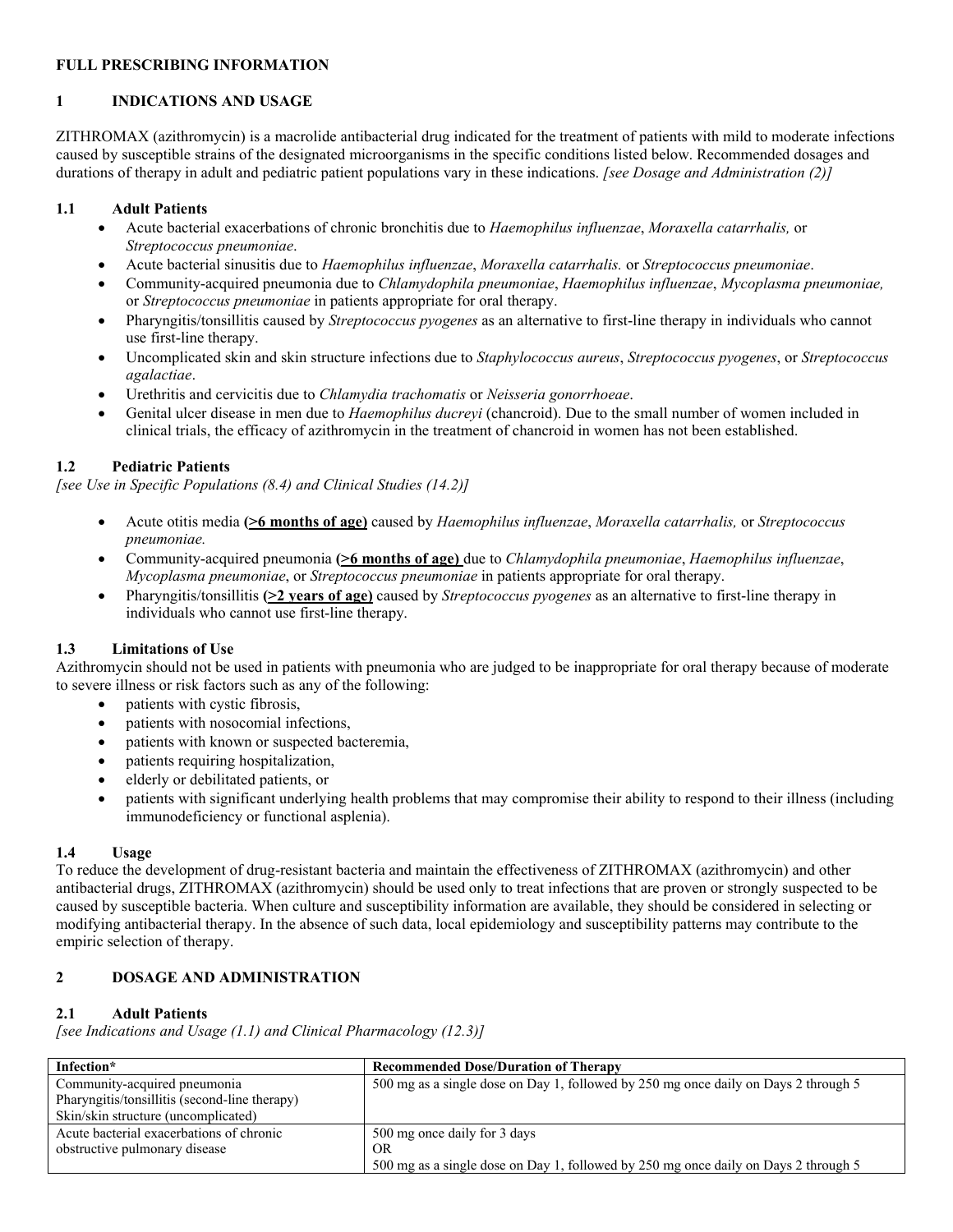| Infection*                                                        | <b>Recommended Dose/Duration of Therapy</b> |  |
|-------------------------------------------------------------------|---------------------------------------------|--|
| Acute bacterial sinusitis                                         | 500 mg once daily for 3 days                |  |
| Genital ulcer disease (chancroid)                                 | One single 1 gram dose                      |  |
| Non-gonococcal urethritis and cervicitis                          | One single 1 gram dose                      |  |
| Gonococcal urethritis and cervicitis                              | One single 2 gram dose                      |  |
| *DUE TO THE INDICATED ORGANISMS [see Indications and Usage (1.1)] |                                             |  |

ZITHROMAX tablets can be taken with or without food.

# **2.2 Pediatric Patients<sup>1</sup>**

| Infection*                                                                      | <b>Recommended Dose/Duration of Therapy</b>                                                       |  |  |
|---------------------------------------------------------------------------------|---------------------------------------------------------------------------------------------------|--|--|
| Acute otitis media                                                              | 30 mg/kg as a single dose or 10 mg/kg once daily for 3 days or 10 mg/kg as a single dose on Day 1 |  |  |
|                                                                                 | followed by 5 mg/kg/day on Days 2 through 5.                                                      |  |  |
| Acute bacterial sinusitis                                                       | 10 mg/kg once daily for 3 days.                                                                   |  |  |
| Community-acquired pneumonia                                                    | 10 mg/kg as a single dose on Day 1 followed by 5 mg/kg once daily on Days 2 through 5.            |  |  |
| Pharyngitis/tonsillitis                                                         | 12 mg/kg once daily for 5 days.                                                                   |  |  |
| *DUE TO THE INDICATED ORGANISMS [see Indications and Usage (1.2)]               |                                                                                                   |  |  |
| $\mathcal{A}$ see dosing tables below for maximum doses evaluated by indication |                                                                                                   |  |  |

ZITHROMAX for oral suspension can be taken with or without food.

# **PEDIATRIC DOSAGE GUIDELINES FOR OTITIS MEDIA, ACUTE BACTERIAL SINUSITIS, AND COMMUNITY-ACQUIRED PNEUMONIA**

**(Age 6 months and above,** *[see Use in Specific Populations (8.4)]***)**

**Based on Body Weight**

| OTITIS MEDIA AND COMMUNITY-ACQUIRED PNEUMONIA: (5-Day Regimen)*      |                                                                                |                                     |                                      |                                       |                         |                         |  |
|----------------------------------------------------------------------|--------------------------------------------------------------------------------|-------------------------------------|--------------------------------------|---------------------------------------|-------------------------|-------------------------|--|
| Dosing Calculated on 10 mg/kg/day Day 1 and 5 mg/kg/day Days 2 to 5. |                                                                                |                                     |                                      |                                       |                         |                         |  |
| Weight                                                               | $200$ mg/5 mL<br>Total mL per<br>Total mg per<br>$100 \text{ mg}/5 \text{ mL}$ |                                     |                                      |                                       |                         |                         |  |
| Кg                                                                   | Dav 1                                                                          | Davs $2-5$                          | Day 1                                | Days $2-5$                            | <b>Treatment Course</b> | <b>Treatment Course</b> |  |
|                                                                      | 2.5 mL; $(\frac{1}{2} \text{ tsp})$                                            | $1.25$ mL; $\frac{1}{4}$ tsp)       |                                      |                                       | $7.5$ mL                | $150 \text{ mg}$        |  |
| 10                                                                   | $5 \text{ mL}$ ; (1tsp)                                                        | 2.5 mL; $(\frac{1}{2} \text{ tsp})$ |                                      |                                       | $15 \text{ mL}$         | $300 \text{ mg}$        |  |
| 20                                                                   |                                                                                |                                     | $5 \text{ mL}$ ; (1 tsp)             | 2.5 mL; $(\frac{1}{2} \text{ tsp})$   | $15 \text{ mL}$         | $600 \text{ mg}$        |  |
| 30                                                                   |                                                                                |                                     | 7.5 mL; $(1\frac{1}{2} \text{ tsp})$ | $3.75$ mL; $(3/4$ tsp)                | $22.5$ mL               | $900 \text{ mg}$        |  |
| 40                                                                   |                                                                                |                                     | $10 \text{ mL}$ ; $(2 \text{ tsp})$  | $5 \text{ mL}$ ; (1 tsp)              | $30 \text{ mL}$         | $1200 \text{ mg}$       |  |
| 50 and above                                                         |                                                                                |                                     | 12.5 mL; $(2\frac{1}{2}$ tsp)        | 6.25 mL; $(1\frac{1}{4} \text{ tsp})$ | $37.5$ mL               | $1500$ mg               |  |
|                                                                      | .<br>.                                                                         | .                                   |                                      | .                                     | .                       |                         |  |

\* Effectiveness of the 3-day or 1-day regimen in pediatric patients with community-acquired pneumonia has not been established.

| OTITIS MEDIA AND ACUTE BACTERIAL SINUSITIS: (3-Day Regimen)* |                               |                                       |                         |                               |  |
|--------------------------------------------------------------|-------------------------------|---------------------------------------|-------------------------|-------------------------------|--|
| Dosing Calculated on 10 mg/kg/day.                           |                               |                                       |                         |                               |  |
| Weight                                                       | $100 \text{ mg}/5 \text{ mL}$ | $200 \text{ mg}/5 \text{ mL}$         | Total mL per            | <b>Total mg per Treatment</b> |  |
| Кg                                                           | <b>Days 1-3</b>               | <b>Days 1-3</b>                       | <b>Treatment Course</b> | Course                        |  |
|                                                              | $2.5$ mL; $(1/2$ tsp)         |                                       | $7.5$ mL                | $150 \text{ mg}$              |  |
| 10                                                           | $5$ mL; $(1$ tsp)             |                                       | $15 \text{ mL}$         | $300 \text{ mg}$              |  |
| 20                                                           |                               | $5$ mL $(1$ tsp)                      | $15 \text{ mL}$         | $600 \text{ mg}$              |  |
| 30                                                           |                               | 7.5 mL $(1\frac{1}{2} \text{ tsp})$   | $22.5$ mL               | $900 \text{ mg}$              |  |
| 40                                                           |                               | $10 \text{ mL} (2 \text{ tsp})$       | $30 \text{ mL}$         | $1200$ mg                     |  |
| 50 and above                                                 |                               | 12.5 mL $(2 \frac{1}{2} \text{ tsp})$ | $37.5$ mL               | 1500 mg                       |  |

\*Effectiveness of the 5-day or 1-day regimen in pediatric patients with acute bacterial sinusitis has not been established.

| <b>OTITIS MEDIA: (1-Day Regimen)</b> |                                                 |                         |                         |  |  |
|--------------------------------------|-------------------------------------------------|-------------------------|-------------------------|--|--|
|                                      | Dosing Calculated on 30 mg/kg as a single dose. |                         |                         |  |  |
| Weight                               | $200$ mg/5 mL                                   | Total mL per            | Total mg per            |  |  |
| Κg                                   | 1-Day Regimen                                   | <b>Treatment Course</b> | <b>Treatment Course</b> |  |  |
|                                      | $3.75$ mL; $(3/4$ tsp)                          | $3.75$ mL               | $150 \text{ mg}$        |  |  |
| 10                                   | 7.5 mL; $(1\frac{1}{2} \text{ tsp})$            | $7.5$ mL                | $300 \text{ mg}$        |  |  |
| 20                                   | $15 \text{ mL}$ ; $(3 \text{ tsp})$             | $15 \text{ mL}$         | $600 \text{ mg}$        |  |  |
| 30                                   | 22.5 mL; $(4\frac{1}{2} \text{ tsp})$           | $22.5$ mL               | $900 \text{ mg}$        |  |  |
| 40                                   | $30 \text{ mL}$ ; $(6 \text{ tsp})$             | $30 \text{ mL}$         | $1200$ mg               |  |  |
| 50 and above                         | $37.5$ mL; $(7\frac{1}{2}$ tsp)                 | $37.5$ mL               | $1500$ mg               |  |  |

The safety of re-dosing azithromycin in pediatric patients who vomit after receiving 30 mg/kg as a single dose has not been established. In clinical studies involving 487 patients with acute otitis media given a single 30 mg/kg dose of azithromycin, 8 patients who vomited within 30 minutes of dosing were re-dosed at the same total dose.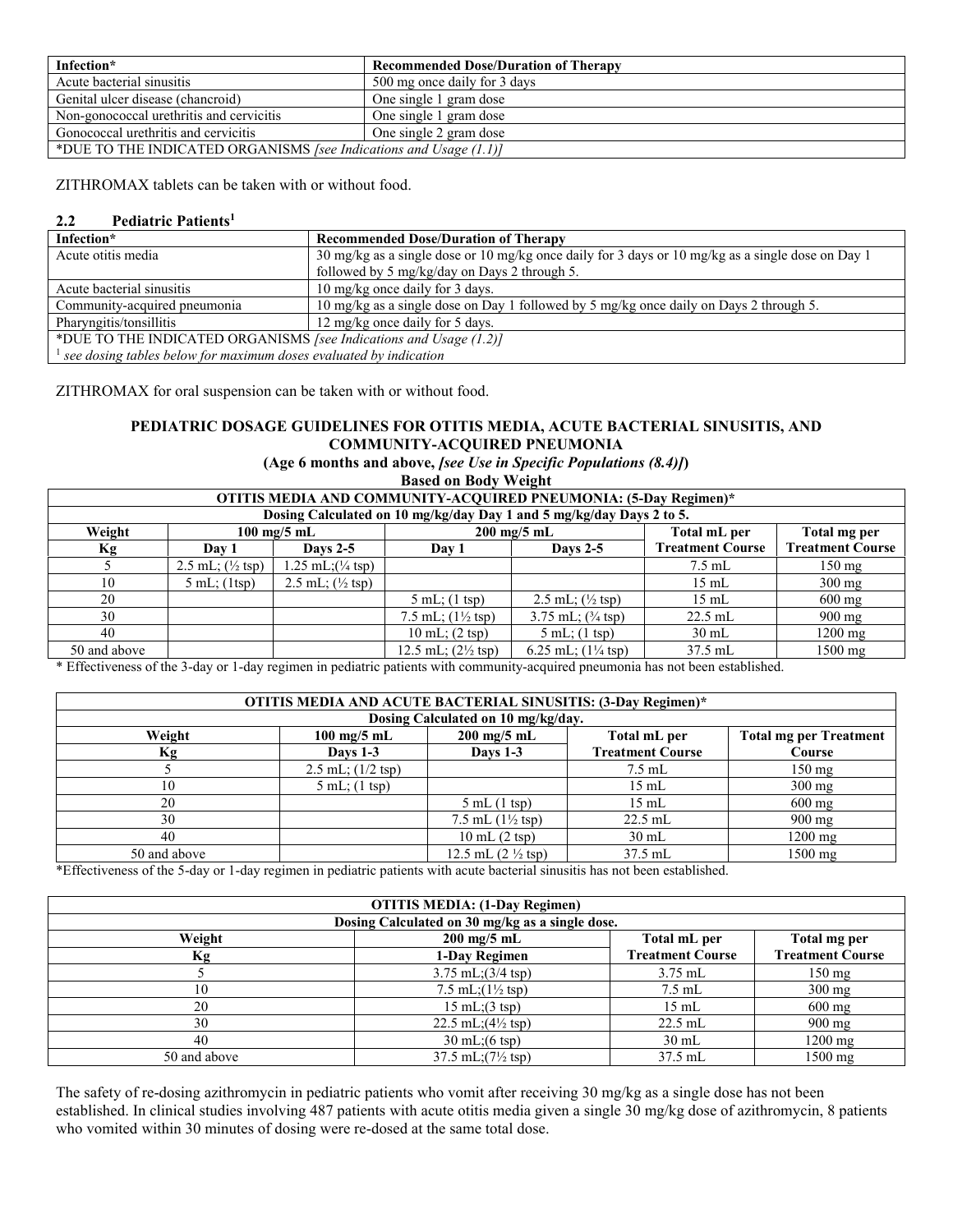*Pharyngitis/Tonsillitis:* The recommended dose of ZITHROMAX for children with pharyngitis/tonsillitis is 12 mg/kg once daily for 5 days. (See chart below.)

#### **PEDIATRIC DOSAGE GUIDELINES FOR PHARYNGITIS/TONSILLITIS (Age 2 years and above,** *[see Use in Specific Populations (8.4)]***)**

| <b>Based on Body Weight</b>                     |                                               |                         |                               |  |  |  |
|-------------------------------------------------|-----------------------------------------------|-------------------------|-------------------------------|--|--|--|
| <b>PHARYNGITIS/TONSILLITIS: (5-Day Regimen)</b> |                                               |                         |                               |  |  |  |
|                                                 | Dosing Calculated on 12 mg/kg/day for 5 days. |                         |                               |  |  |  |
| Weight                                          | $200$ mg/5 mL                                 | Total mL per            | <b>Total mg per Treatment</b> |  |  |  |
| Кg                                              | Day $1-5$                                     | <b>Treatment Course</b> | Course                        |  |  |  |
|                                                 | 2.5 mL; $(\frac{1}{2} \text{ tsp})$           | $12.5$ mL               | $500 \text{ mg}$              |  |  |  |
|                                                 | $5 \text{ mL}$ ; (1 tsp)                      | $25 \text{ mL}$         | $1000 \text{ mg}$             |  |  |  |
| 25                                              | 7.5 mL; $(1\frac{1}{2} \text{ tsp})$          | 37.5 mL                 | $1500$ mg                     |  |  |  |
| 33                                              | $10 \text{ mL}$ ; $(2 \text{ tsp})$           | $50$ mL                 | $2000 \text{ mg}$             |  |  |  |
| 40                                              | 12.5 mL; $(2\frac{1}{2}$ tsp)                 | $62.5$ mL               | $2500$ mg                     |  |  |  |

Constituting instructions for ZITHROMAX Oral Suspension 300, 600, 900, 1200 mg bottles. The table below indicates the volume of water to be used for constitution:

| Amount of<br>water to be added    | Total volume after constitution<br>(azithromycin content) | Azithromycin concentration after constitution |
|-----------------------------------|-----------------------------------------------------------|-----------------------------------------------|
| $9 \text{ mL} (300 \text{ mg})$   | $15 \text{ mL} (300 \text{ mg})$                          | $100 \text{ mg}/5 \text{ mL}$                 |
| $9 \text{ mL} (600 \text{ mg})$   | $15 \text{ mL} (600 \text{ mg})$                          | $200 \text{ mg}/5 \text{ mL}$                 |
| $12 \text{ mL} (900 \text{ mg})$  | $22.5$ mL $(900 \text{ mg})$                              | $200 \text{ mg}/5 \text{ mL}$                 |
| $15 \text{ mL} (1200 \text{ mg})$ | $30 \text{ mL} (1200 \text{ mg})$                         | $200 \text{ mg}/5 \text{ mL}$                 |

Shake well before each use. Oversized bottle provides shake space. Keep tightly closed.

After mixing, store suspension at  $5^{\circ}$  to  $30^{\circ}$ C (41<sup>o</sup> to 86 $^{\circ}$ F) and use within 10 days. Discard after full dosing is completed.

# **3 DOSAGE FORMS AND STRENGTHS**

ZITHROMAX 250 mg tablets are supplied as pink modified capsular shaped, engraved, film-coated tablets containing azithromycin dihydrate equivalent to 250 mg of azithromycin. ZITHROMAX 250 mg tablets are engraved with "PFIZER" on one side and "306" on the other, or "Pfizer" on one side and "ZTM 250" on the other. These are packaged in bottles and blister cards of 6 tablets  $(Z-PAKS^{\circledR}).$ 

ZITHROMAX 500 mg tablets are supplied as pink modified capsular shaped, engraved, film-coated tablets containing azithromycin dihydrate equivalent to 500 mg of azithromycin. ZITHROMAX 500 mg tablets are engraved with "Pfizer" on one side and "ZTM500" on the other. These are packaged in bottles and blister cards of 3 tablets (TRI-PAKS<sup>TM</sup>).

ZITHROMAX for oral suspension after constitution contains a flavored suspension. ZITHROMAX for oral suspension is supplied to provide 100 mg/5 mL or 200 mg/5 mL suspension in bottles.

### **4 CONTRAINDICATIONS**

### **4.1 Hypersensitivity**

ZITHROMAX is contraindicated in patients with known hypersensitivity to azithromycin, erythromycin, any macrolide or ketolide drug.

### **4.2 Hepatic Dysfunction**

ZITHROMAX is contraindicated in patients with a history of cholestatic jaundice/hepatic dysfunction associated with prior use of azithromycin.

# **5 WARNINGS AND PRECAUTIONS**

### **5.1 Hypersensitivity**

Serious allergic reactions, including angioedema, anaphylaxis, and dermatologic reactions including Acute Generalized Exanthematous Pustulosis (AGEP), Stevens-Johnson syndrome, and toxic epidermal necrolysis have been reported in patients on azithromycin therapy. *[see Contraindications (4.1)]*

Fatalities have been reported. Cases of Drug Reaction with Eosinophilia and Systemic Symptoms (DRESS) have also been reported. Despite initially successful symptomatic treatment of the allergic symptoms, when symptomatic therapy was discontinued, the allergic symptoms recurred soon thereafter in some patients without further azithromycin exposure. These patients required prolonged periods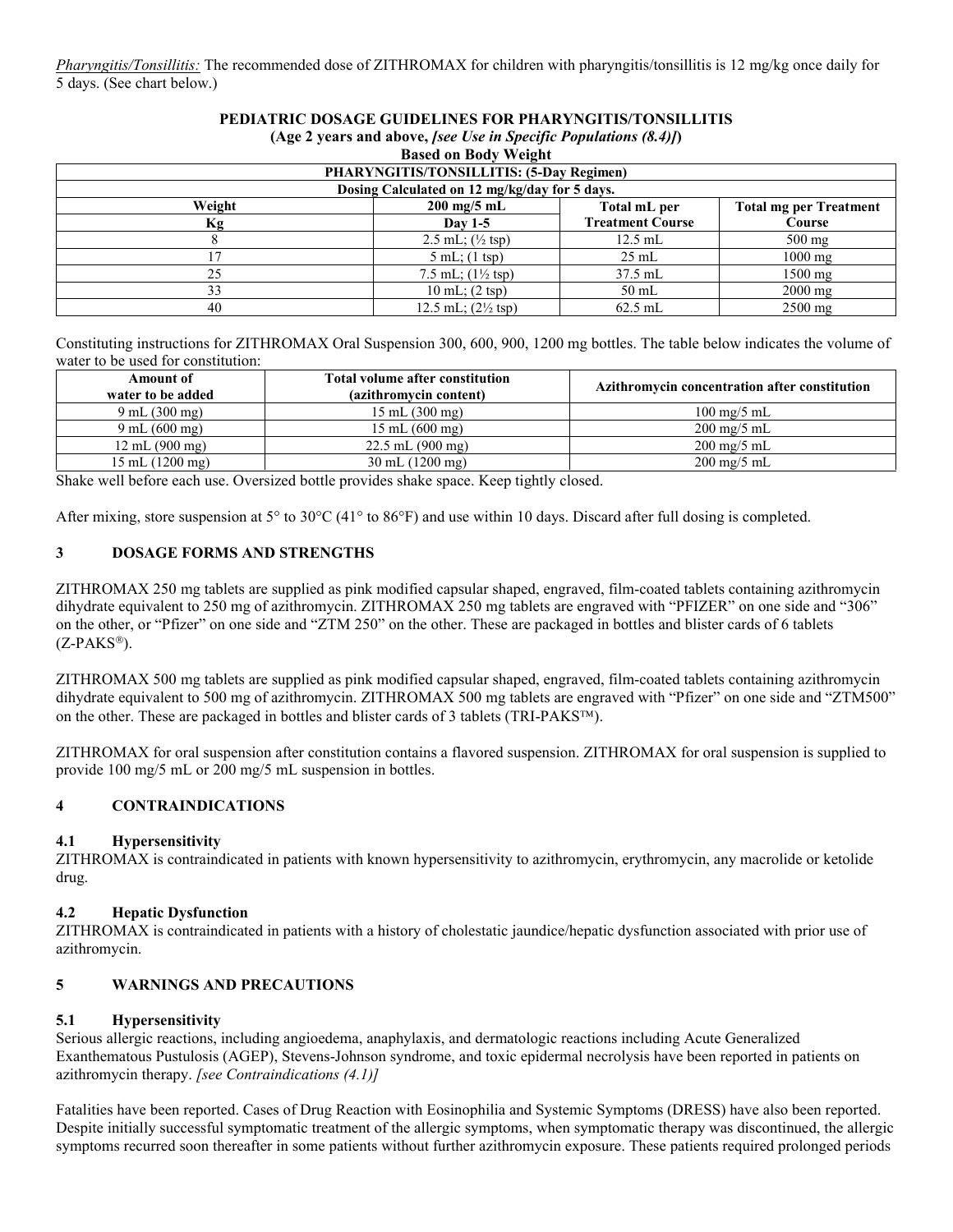of observation and symptomatic treatment. The relationship of these episodes to the long tissue half-life of azithromycin and subsequent prolonged exposure to antigen is presently unknown.

If an allergic reaction occurs, the drug should be discontinued and appropriate therapy should be instituted. Physicians should be aware that allergic symptoms may reappear when symptomatic therapy has been discontinued.

# **5.2 Hepatotoxicity**

Abnormal liver function, hepatitis, cholestatic jaundice, hepatic necrosis, and hepatic failure have been reported, some of which have resulted in death. Discontinue azithromycin immediately if signs and symptoms of hepatitis occur.

# **5.3 Infantile Hypertrophic Pyloric Stenosis (IHPS)**

Following the use of azithromycin in neonates (treatment up to 42 days of life), IHPS has been reported. Direct parents and caregivers to contact their physician if vomiting or irritability with feeding occurs.

# **5.4 QT Prolongation**

Prolonged cardiac repolarization and QT interval, imparting a risk of developing cardiac arrhythmia and torsades de pointes, have been seen with treatment with macrolides, including azithromycin. Cases of torsades de pointes have been spontaneously reported during postmarketing surveillance in patients receiving azithromycin. Providers should consider the risk of QT prolongation which can be fatal when weighing the risks and benefits of azithromycin for at-risk groups including:

- patients with known prolongation of the QT interval, a history of torsades de pointes, congenital long QT syndrome, bradyarrhythmias or uncompensated heart failure
- patients on drugs known to prolong the QT interval
- patients with ongoing proarrhythmic conditions such as uncorrected hypokalemia or hypomagnesemia, clinically significant bradycardia, and in patients receiving Class IA (quinidine, procainamide) or Class III (dofetilide, amiodarone, sotalol) antiarrhythmic agents.

Elderly patients may be more susceptible to drug-associated effects on the QT interval.

# **5.5 Cardiovascular Death**

Some observational studies have shown an approximately two-fold increased short-term potential risk of acute cardiovascular death in adults exposed to azithromycin relative to other antibacterial drugs, including amoxicillin. The five-day cardiovascular mortality observed in these studies ranged from 20 to 400 per million azithromycin treatment courses. This potential risk was noted to be greater during the first five days of azithromycin use and does not appear to be limited to those patients with preexisting cardiovascular diseases. The data in these observational studies are insufficient to establish or exclude a causal relationship between acute cardiovascular death and azithromycin use. Consider balancing this potential risk with treatment benefits when prescribing ZITHROMAX.

### **5.6** *Clostridioides difficile-***Associated Diarrhea (CDAD)**

*Clostridioides difficile*-associated diarrhea has been reported with use of nearly all antibacterial agents, including ZITHROMAX, and may range in severity from mild diarrhea to fatal colitis. Treatment with antibacterial agents alters the normal flora of the colon, leading to overgrowth of *C. difficile*.

*C. difficile* produces toxins A and B which contribute to the development of CDAD. Hypertoxin producing strains of *C. difficile* cause increased morbidity and mortality, as these infections can be refractory to antibacterial therapy and may require colectomy. CDAD must be considered in all patients who present with diarrhea following antibiotic use. Careful medical history is necessary since CDAD has been reported to occur over two months after the administration of antibacterial agents.

If CDAD is suspected or confirmed, ongoing antibiotic use not directed against *C. difficile* may need to be discontinued. Appropriate fluid and electrolyte management, protein supplementation, antibiotic treatment of *C. difficile*, and surgical evaluation should be instituted as clinically indicated.

# **5.7 Exacerbation of Myasthenia Gravis**

Exacerbation of symptoms of myasthenia gravis and new onset of myasthenic syndrome have been reported in patients receiving azithromycin therapy.

### **5.8 Use in Sexually Transmitted Infections**

ZITHROMAX, at the recommended dose, should not be relied upon to treat syphilis. Antibacterial agents used to treat non-gonococcal urethritis may mask or delay the symptoms of incubating syphilis. All patients with sexually transmitted urethritis or cervicitis should have a serologic test for syphilis and appropriate testing for gonorrhea performed at the time of diagnosis. Appropriate antibacterial therapy and follow-up tests for these diseases should be initiated if infection is confirmed.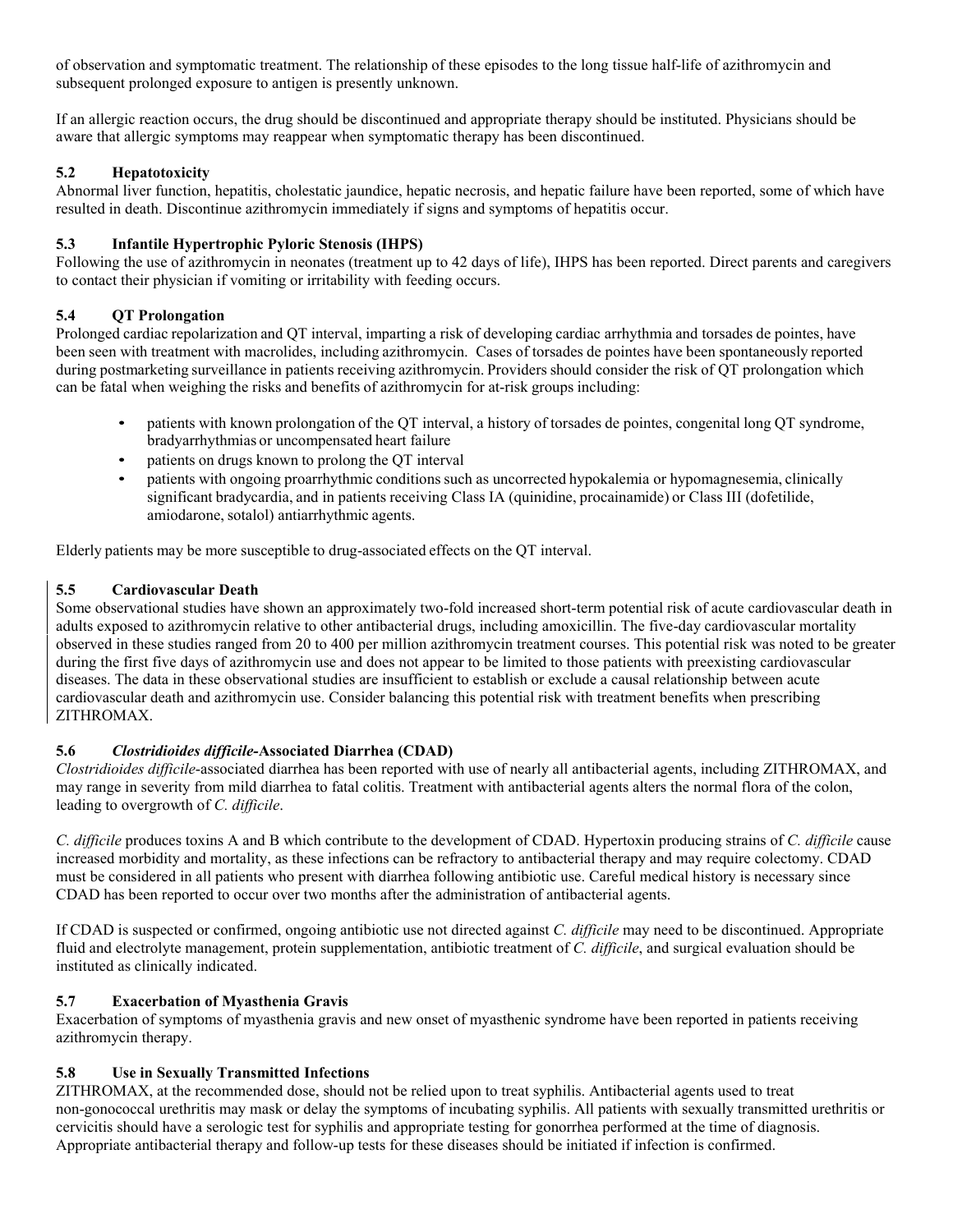# **5.9 Development of Drug-Resistant Bacteria**

Prescribing ZITHROMAX in the absence of a proven or strongly suspected bacterial infection is unlikely to provide benefit to the patient and increases the risk of the development of drug-resistant bacteria.

# **6 ADVERSE REACTIONS**

The following clinically significant adverse reactions are described elsewhere in labeling:

- Hypersensitivity *[see Warnings and Precautions (5.1)]*
- Hepatotoxicity *[see Warnings and Precautions (5.2)]*
- Infantile Hypertrophic Pyloric Stenosis (IHPS) *[see Warnings and Precautions (5.3)]*
- QT Prolongation *[see Warnings and Precautions (5.4)]*
- Cardiovascular Death *[see Warnings and Precautions (5.5)]*
- *Clostridioides difficile-*Associated Diarrhea (CDAD) *[see Warnings and Precautions (5.6)]*
- Exacerbation of Myasthenia Gravis *[see Warnings and Precautions (5.7)]*

# **6.1 Clinical Trials Experience**

Because clinical trials are conducted under widely varying conditions, adverse reaction rates observed in the clinical trials of a drug cannot be directly compared to rates in the clinical trials of another drug and may not reflect the rates observed in practice.

In clinical trials, most of the reported side effects were mild to moderate in severity and were reversible upon discontinuation of the drug. Potentially serious adverse reactions of angioedema and cholestatic jaundice were reported. Approximately 0.7% of the patients (adults and pediatric patients) from the 5-day multiple-dose clinical trials discontinued ZITHROMAX (azithromycin) therapy because of treatment-related adverse reactions. In adults given 500 mg/day for 3 days, the discontinuation rate due to treatment-related adverse reactions was 0.6%. In clinical trials in pediatric patients given 30 mg/kg, either as a single dose or over 3 days, discontinuation from the trials due to treatment-related adverse reactions was approximately 1%. Most of the adverse reactions leading to discontinuation were related to the gastrointestinal tract, e.g., nausea, vomiting, diarrhea, or abdominal pain. *[see Clinical Studies (14.2)]*

### *Adults*

Multiple-dose regimens: Overall, the most common treatment-related adverse reactions in adult patients receiving multiple-dose regimens of ZITHROMAX were related to the gastrointestinal system with diarrhea/loose stools (4 to 5%), nausea (3%), and abdominal pain (2 to 3%) being the most frequently reported.

No other adverse reactions occurred in patients on the multiple-dose regimens of ZITHROMAX with a frequency greater than 1%. Adverse reactions that occurred with a frequency of 1% or less included the following:

*Cardiovascular:* Palpitations, chest pain.

*Gastrointestinal:* Dyspepsia, flatulence, vomiting, melena, and cholestatic jaundice. *Genitourinary:* Monilia, vaginitis, and nephritis.

*Nervous System:* Dizziness, headache, vertigo, and somnolence.

*General:* Fatigue.

*Allergic:* Rash, pruritus, photosensitivity, and angioedema.

Single 1-gram dose regimen:

Overall, the most common adverse reactions in patients receiving a single-dose regimen of 1 gram of ZITHROMAX were related to the gastrointestinal system and were more frequently reported than in patients receiving the multiple-dose regimen.

Adverse reactions that occurred in patients on the single 1-gram dosing regimen of ZITHROMAX with a frequency of 1% or greater included diarrhea/loose stools (7%), nausea (5%), abdominal pain (5%), vomiting (2%), dyspepsia (1%), and vaginitis (1%).

### Single 2-gram dose regimen:

Overall, the most common adverse reactions in patients receiving a single 2-gram dose of ZITHROMAX were related to the gastrointestinal system. Adverse reactions that occurred in patients in this study with a frequency of 1% or greater included nausea (18%), diarrhea/loose stools (14%), vomiting (7%), abdominal pain (7%), vaginitis (2%), dyspepsia (1%), and dizziness (1%). The majority of these complaints were mild in nature.

### *Pediatric Patients*

Single and Multiple-dose regimens: The types of adverse reactions in pediatric patients were comparable to those seen in adults, with different incidence rates for the dosage regimens recommended in pediatric patients.

*Acute Otitis Media:* For the recommended total dosage regimen of 30 mg/kg, the most frequent adverse reactions ( $\geq$ 1%) attributed to treatment were diarrhea, abdominal pain, vomiting, nausea, and rash. *[see Dosage and Administration (2)* and *Clinical Studies (14.2)]*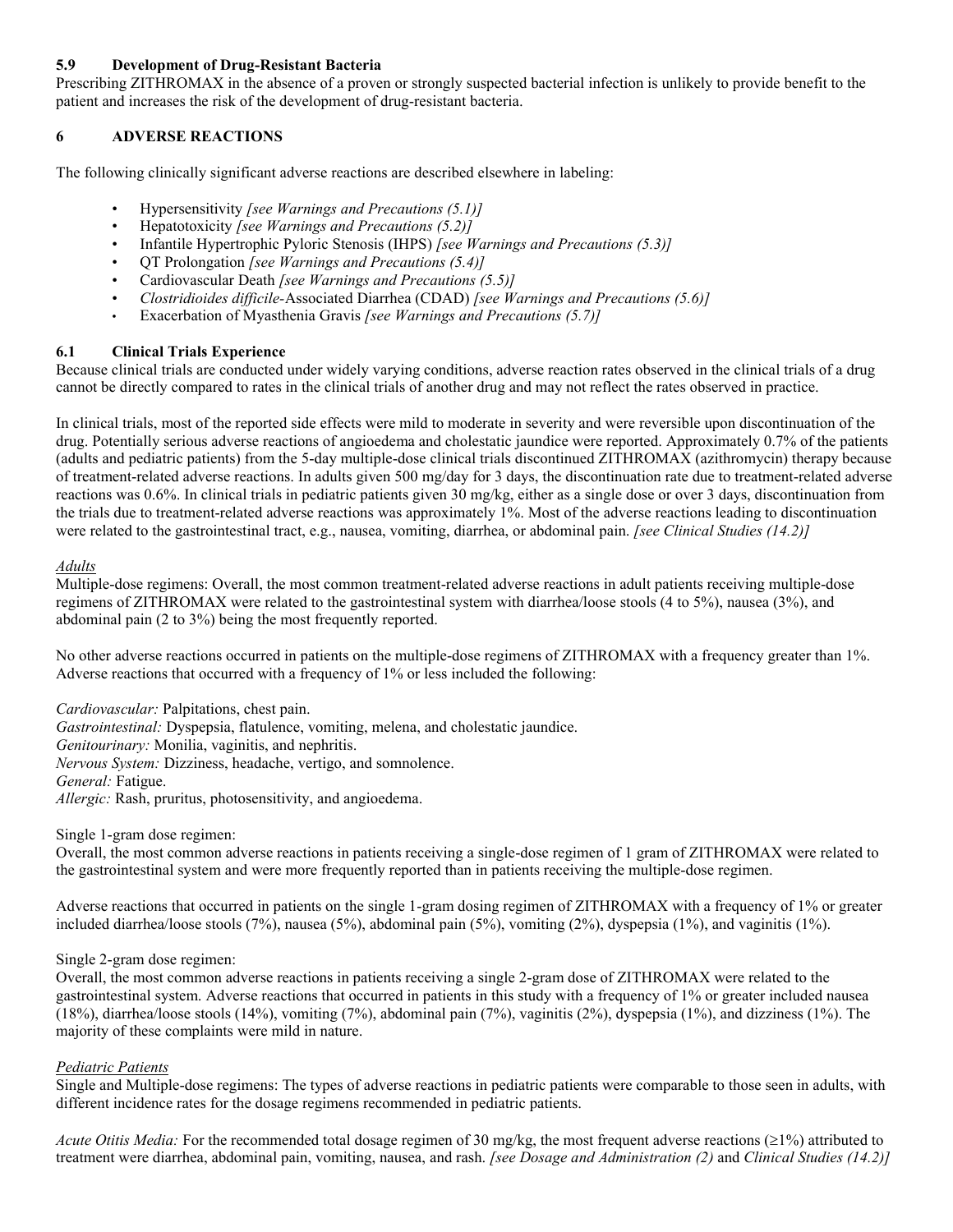The incidence, based on dosing regimen, is described in the table below:

| Dosage<br>Regimen | Diarrhea % | Abdominal Pain % | Vomiting % | Nausea % | Rash %  |
|-------------------|------------|------------------|------------|----------|---------|
| ∡-day             | 4.3%       | $.4\%$           | 4.9%       | $1.0\%$  | $0.0\%$ |
| $3$ -day          | 2.6%       | 7%               | 2.3%       | $0.4\%$  | $0.6\%$ |
| ∿-dav             | $.8\%$     | 1.2%             | $1.1\%$    | $0.5\%$  | $0.4\%$ |

*Community-Acquired Pneumonia:* For the recommended dosage regimen of 10 mg/kg on Day 1 followed by 5 mg/kg on Days 2-5, the most frequent adverse reactions attributed to treatment were diarrhea/loose stools, abdominal pain, vomiting, nausea, and rash.

#### The incidence is described in the table below:

| <b>Dosage</b> | $\cdots$<br>Diarrhea/Loose stools | Abdominal             |                            |                |        |
|---------------|-----------------------------------|-----------------------|----------------------------|----------------|--------|
| Regimen       |                                   | $\frac{0}{0}$<br>Pain | $\frac{1}{2}$<br>⁄ omiting | Nausea %       | Rash % |
| dav-          | 5.8%                              | 9%                    | $9\%$<br>                  | $Q_0$<br>1.770 | $.6\%$ |

*Pharyngitis/Tonsillitis:* For the recommended dosage regimen of 12 mg/kg on Days 1-5, the most frequent adverse reactions attributed to treatment were diarrhea, vomiting, abdominal pain, nausea, and headache.

The incidence is described in the table below:

| Dosage         |                           |                                    |                           |                         |              |            |
|----------------|---------------------------|------------------------------------|---------------------------|-------------------------|--------------|------------|
| <b>Regimen</b> | $\frac{0}{0}$<br>Diarrhea | Pain<br>$\frac{1}{2}$<br>Abdominal | $\frac{6}{9}$<br>/omiting | $\frac{6}{9}$<br>Nausea | Rash %<br>″∩ | Headache % |
| dav-           | $.4\%$                    | 3.4%                               | $3.6\%$                   | 1.8%                    | 0.7%         | $1.1\%$    |

With any of the treatment regimens, no other adverse reactions occurred in pediatric patients treated with ZITHROMAX with a frequency greater than 1%. Adverse reactions that occurred with a frequency of 1% or less included the following:

*Cardiovascular:* Chest pain.

*Gastrointestinal:* Dyspepsia, constipation, anorexia, enteritis, flatulence, gastritis, jaundice, loose stools, and oral moniliasis. *Hematologic and Lymphatic:* Anemia and leukopenia.

*Nervous System:* Headache (otitis media dosage), hyperkinesia, dizziness, agitation, nervousness, and insomnia.

*General:* Fever, face edema, fatigue, fungal infection, malaise, and pain.

*Allergic:* Rash and allergic reaction.

*Respiratory:* Cough, pharyngitis, pleural effusion, and rhinitis.

*Skin and Appendages:* Eczema, fungal dermatitis, pruritus, sweating, urticaria, and vesiculobullous rash.

*Special Senses:* Conjunctivitis.

### **6.2 Postmarketing Experience**

The following adverse reactions have been identified during post-approval use of azithromycin. Because these reactions are reported voluntarily from a population of uncertain size, it is not always possible to reliably estimate their frequency or establish a causal relationship to drug exposure.

Adverse reactions reported with azithromycin during the postmarketing period in adult and/or pediatric patients for which a causal relationship may not be established include:

*Allergic:* Arthralgia, edema, urticaria, and angioedema.

*Cardiovascular:* Arrhythmias including ventricular tachycardia and hypotension. There have been reports of QT prolongation, torsades de pointes, and cardiovascular death.

*Gastrointestinal:* Anorexia, constipation, dyspepsia, flatulence, vomiting/diarrhea, pseudomembranous colitis, pancreatitis, oral candidiasis, pyloric stenosis, and reports of tongue discoloration.

*General:* Asthenia, paresthesia, fatigue, malaise, and anaphylaxis.

*Genitourinary:* Interstitial nephritis and acute renal failure and vaginitis.

*Hematopoietic:* Thrombocytopenia.

*Liver/Biliary:* Abnormal liver function, hepatitis, cholestatic jaundice, hepatic necrosis, and hepatic failure. *[see Warnings and Precautions (5.2)]*

*Nervous System:* Convulsions, dizziness/vertigo, headache, somnolence, hyperactivity, nervousness, agitation, and syncope. *Psychiatric:* Aggressive reaction and anxiety.

*Skin/Appendages:* Pruritus serious skin reactions including erythema multiforme, AGEP, Stevens-Johnson Syndrome, toxic epidermal necrolysis, and DRESS.

*Special Senses:* Hearing disturbances including hearing loss, deafness and/or tinnitus, and reports of taste/smell perversion and/or loss.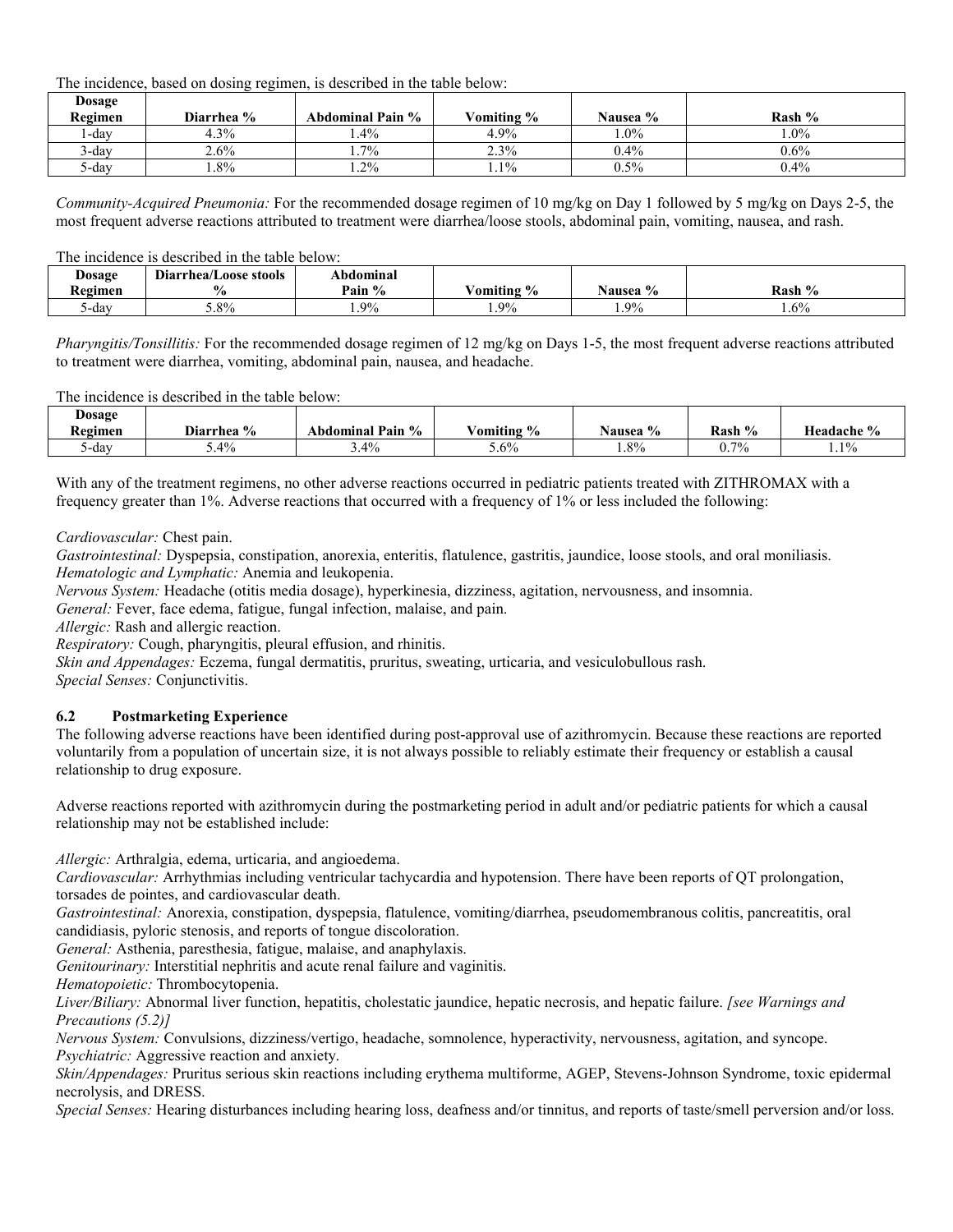# **6.3 Laboratory Abnormalities**

### *Adults:*

Clinically significant abnormalities (irrespective of drug relationship) occurring during the clinical trials were reported as follows: with an incidence of greater than 1%: decreased hemoglobin, hematocrit, lymphocytes, neutrophils, and blood glucose; elevated serum creatine phosphokinase, potassium, ALT, GGT, AST, BUN, creatinine, blood glucose, platelet count, lymphocytes, neutrophils, and eosinophils; with an incidence of less than 1%: leukopenia, neutropenia, decreased sodium, potassium, platelet count, elevated monocytes, basophils, bicarbonate, serum alkaline phosphatase, bilirubin, LDH, and phosphate. The majority of subjects with elevated serum creatinine also had abnormal values at baseline. When follow-up was provided, changes in laboratory tests appeared to be reversible.

In multiple-dose clinical trials involving more than 5000 patients, four patients discontinued therapy because of treatment-related liver enzyme abnormalities and one because of a renal function abnormality.

# *Pediatric Patients:*

# One, Three, and Five-Day Regimens

Laboratory data collected from comparative clinical trials employing two 3-day regimens (30 mg/kg or 60 mg/kg in divided doses over 3 days), or two 5-day regimens (30 mg/kg or 60 mg/kg in divided doses over 5 days) were similar for regimens of azithromycin and all comparators combined, with most clinically significant laboratory abnormalities occurring at incidences of 1-5%. Laboratory data for patients receiving 30 mg/kg as a single dose were collected in one single center trial. In that trial, an absolute neutrophil count between 500-1500 cells/mm<sup>3</sup> was observed in 10/64 patients receiving 30 mg/kg as a single dose, 9/62 patients receiving 30 mg/kg given over 3 days, and 8/63 comparator patients. No patient had an absolute neutrophil count <500 cells/mm<sup>3</sup>.

In multiple-dose clinical trials involving approximately 4700 pediatric patients, no patients discontinued therapy because of treatment-related laboratory abnormalities.

# **7 DRUG INTERACTIONS**

# **7.1 Nelfinavir**

Co-administration of nelfinavir at steady-state with a single oral dose of azithromycin resulted in increased azithromycin serum concentrations. Although a dose adjustment of azithromycin is not recommended when administered in combination with nelfinavir, close monitoring for known adverse reactions of azithromycin, such as liver enzyme abnormalities and hearing impairment, is warranted. *[see Adverse Reactions (6)]*

# **7.2 Warfarin**

Spontaneous postmarketing reports suggest that concomitant administration of azithromycin may potentiate the effects of oral anticoagulants such as warfarin, although the prothrombin time was not affected in the dedicated drug interaction study with azithromycin and warfarin. Prothrombin times should be carefully monitored while patients are receiving azithromycin and oral anticoagulants concomitantly.

### **7.3 Potential Drug-Drug Interaction with Macrolides**

Interactions with digoxin, colchicine or phenytoin have not been reported in clinical trials with azithromycin. No specific drug interaction studies have been performed to evaluate potential drug-drug interaction. However, drug interactions have been observed with other macrolide products. Until further data are developed regarding drug interactions when digoxin, colchicine or phenytoin are used with azithromycin careful monitoring of patients is advised.

# **8 USE IN SPECIFIC POPULATIONS**

# **8.1 Pregnancy**

### Risk Summary

Available data from published literature and postmarketing experience over several decades with azithromycin use in pregnant women have not identified any drug-associated risks for major birth defects, miscarriage, or adverse maternal or fetal outcomes *(see Data)*. Developmental toxicity studies with azithromycin in rats, mice, and rabbits showed no drug-induced fetal malformations at doses up to 4, 2, and 2 times, respectively, an adult human daily dose of 500 mg based on body surface area. Decreased viability and delayed development were observed in the offspring of pregnant rats administered azithromycin from day 6 of pregnancy through weaning at a dose equivalent to 4 times an adult human daily dose of 500 mg based on body surface area *(see Data)*.

The estimated background risk of major birth defects and miscarriage for the indicated populations is unknown. All pregnancies have a background risk of birth defect, loss, or other adverse outcomes. In the U.S. general population, the estimated background risk of major birth defects and miscarriage in clinically recognized pregnancies is 2 to 4% and 15 to 20%, respectively.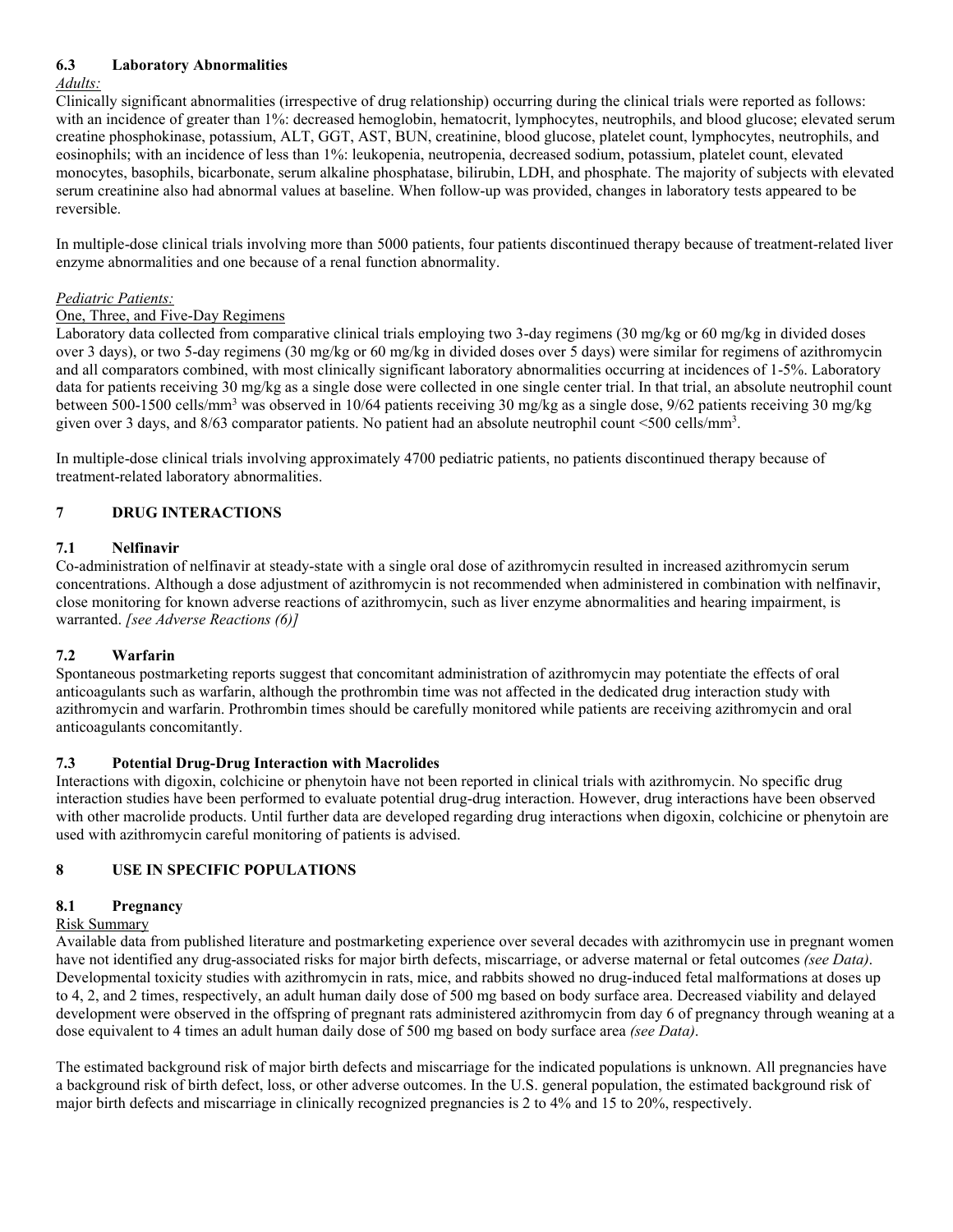# Data

### *Human Data*

Available data from published observational studies, case series, and case reports over several decades do not suggest an increased risk for major birth defects, miscarriage, or adverse maternal or fetal outcomes with azithromycin use in pregnant women. Limitations of these data include the lack of randomization and inability to control for confounders such as underlying maternal disease and maternal use of concomitant medications.

## *Animal Data*

Azithromycin administered during the period of organogenesis did not cause fetal malformations in rats and mice at oral doses up to 200 mg/kg/day (moderately maternally toxic). Based on body surface area, this dose is approximately 4 (rats) and 2 (mice) times an adult human daily dose of 500 mg. In rabbits administered azithromycin at oral doses of 10, 20, and 40 mg/kg/day during organogenesis, reduced maternal body weight and food consumption were observed in all groups; no evidence of fetotoxicity or teratogenicity was observed at these doses, the highest of which is estimated to be 2 times an adult human daily dose of 500 mg based on body surface area.

In a pre- and postnatal development study, azithromycin was administered orally to pregnant rats from day 6 of pregnancy until weaning at doses of 50 or 200 mg/kg/day. Maternal toxicity (reduced food consumption and body weight gain; increased stress at parturition) was observed at the higher dose. Effects in the offspring were noted at 200 mg/kg/day during the postnatal development period (decreased viability, delayed developmental landmarks). These effects were not observed in a pre- and postnatal rat study when up to 200 mg/kg/day of azithromycin was given orally beginning on day 15 of pregnancy until weaning.

# **8.2 Lactation**

# Risk Summary

Azithromycin is present in human milk *(see Data)*. Non-serious adverse reactions have been reported in breastfed infants after maternal administration of azithromycin *(see Clinical Considerations)*. There are no available data on the effects of azithromycin on milk production. The developmental and health benefits of breastfeeding should be considered along with the mother's clinical need for ZITHROMAX and any potential adverse effects on the breastfed infant from ZITHROMAX or from the underlying maternal condition.

# Clinical Considerations

Advise women to monitor the breastfed infant for diarrhea, vomiting, or rash.

# Data

Azithromycin breastmilk concentrations were measured in 20 women after receiving a single 2 g oral dose of azithromycin during labor. Breastmilk samples collected on days 3 and 6 postpartum as well as 2 and 4 weeks postpartum revealed the presence of azithromycin in breastmilk up to 4 weeks after dosing. In another study, a single dose of azithromycin 500 mg was administered intravenously to 8 women prior to incision for cesarean section. Breastmilk (colostrum) samples obtained between 12 and 48 hours after dosing revealed that azithromycin persisted in breastmilk up to 48 hours.

# **8.4 Pediatric Use**

*[see Clinical Pharmacology (12.3), Indications and Usage (1.2),* and *Dosage and Administration (2.2)]*

Safety and effectiveness in the treatment of pediatric patients with acute otitis media, acute bacterial sinusitis and community-acquired pneumonia under 6 months of age have not been established. Use of ZITHROMAX for the treatment of acute bacterial sinusitis and community-acquired pneumonia in pediatric patients (6 months of age or greater) is supported by adequate and well-controlled trials in adults.

*Pharyngitis/Tonsillitis:* Safety and effectiveness in the treatment of pediatric patients with pharyngitis/tonsillitis under 2 years of age have not been established.

# **8.5 Geriatric Use**

In multiple-dose clinical trials of oral azithromycin, 9% of patients were at least 65 years of age (458/4949) and 3% of patients (144/4949) were at least 75 years of age. No overall differences in safety or effectiveness were observed between these subjects and younger subjects, and other reported clinical experience has not identified differences in response between the elderly and younger patients, but greater sensitivity of some older individuals cannot be ruled out.

Elderly patients may be more susceptible to development of torsades de pointes arrhythmias than younger patients. *[see Warnings and Precautions (5.4)]*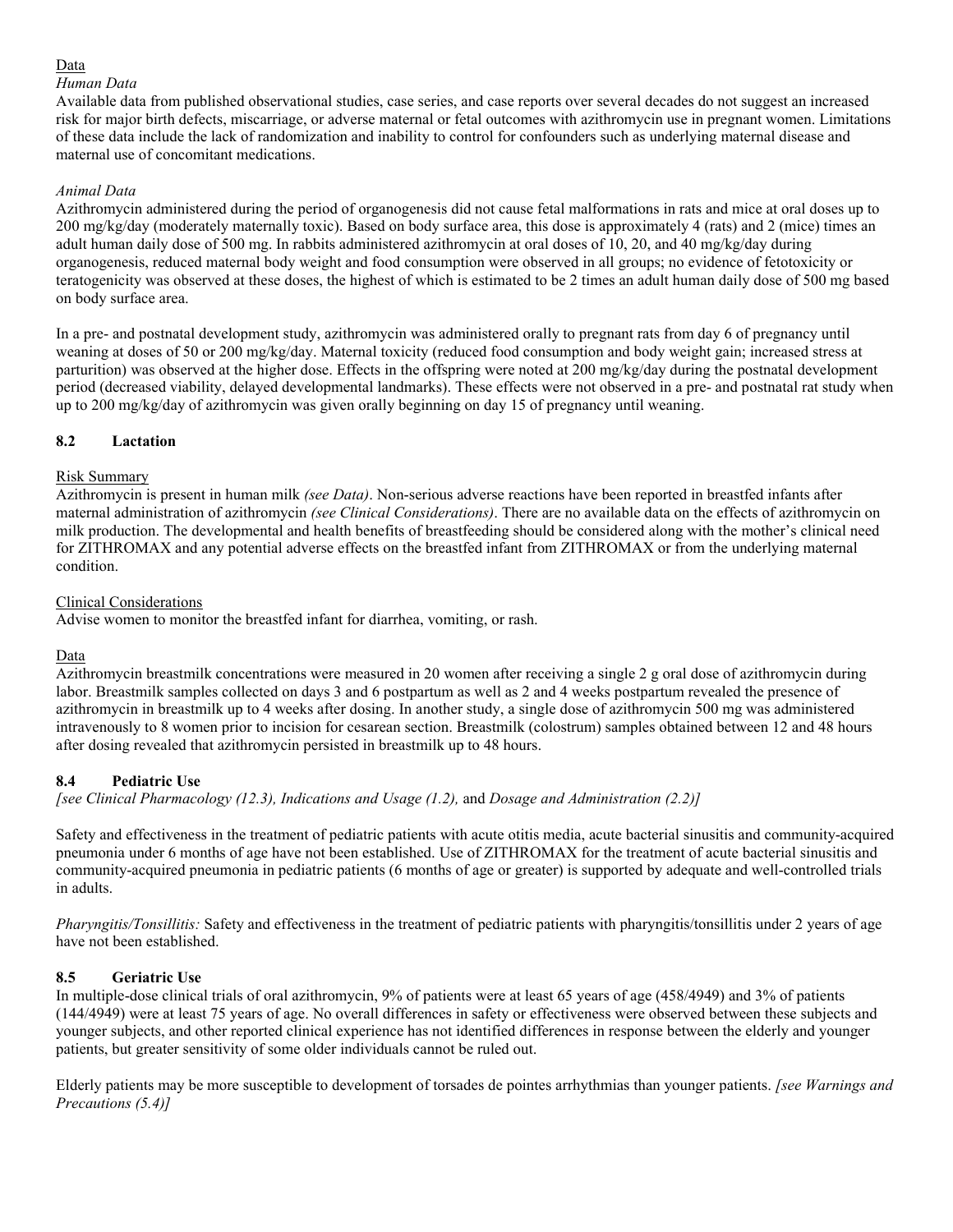### **10 OVERDOSAGE**

Adverse reactions experienced at higher than recommended doses were similar to those seen at normal doses particularly nausea, diarrhea, and vomiting. In the event of overdosage, general symptomatic and supportive measures are indicated as required.

## **11 DESCRIPTION**

ZITHROMAX (azithromycin tablets and azithromycin for oral suspension) contain the active ingredient azithromycin, a macrolide antibacterial drug, for oral administration. Azithromycin has the chemical name (2R,3S,4R,5R,8R,10R,11R,12S,13S,14R)-  $13-[2,6-dideoxy-3-C-methyl-3-O-methyl-\alpha-L-ribo-hexopy ranosyl)$ 

 $oxy$ ]-2-ethyl-3,4,10-trihydroxy-3,5,6,8,10,12,14-heptamethyl-11-[[3,4,6-trideoxy-3-(dimethylamino)- $\beta$ -D-xylo-hexopyranosyl]oxy]-1oxa-6-azacyclopentadecan-15-one. Azithromycin is derived from erythromycin; however, it differs chemically from erythromycin in that a methyl-substituted nitrogen atom is incorporated into the lactone ring. Its molecular formula is C38H72N2O12, and its molecular weight is 749.00. Azithromycin has the following structural formula:



Azithromycin, as the dihydrate, is a white crystalline powder with a molecular formula of C38H72N2O12•2H2O and a molecular weight of 785.0.

ZITHROMAX is supplied as tablets containing azithromycin dihydrate equivalent to either 250 mg or 500 mg azithromycin and the following inactive ingredients: dibasic calcium phosphate anhydrous, pregelatinized starch, sodium croscarmellose, magnesium stearate, sodium lauryl sulfate, hypromellose, lactose, titanium dioxide, triacetin, and D&C Red #30 aluminum lake.

ZITHROMAX for oral suspension is supplied in bottles containing azithromycin dihydrate powder equivalent to 300 mg, 600 mg, 900 mg, or 1200 mg azithromycin per bottle and the following inactive ingredients: sucrose; sodium phosphate, tribasic, anhydrous; hydroxypropyl cellulose; xanthan gum; FD&C Red #40; and spray dried artificial cherry, creme de vanilla, and banana flavors. After constitution, each 5 mL of suspension contains 100 mg or 200 mg of azithromycin.

### **12 CLINICAL PHARMACOLOGY**

### **12.1 Mechanism of Action**

Azithromycin is a macrolide antibacterial drug. *[see Microbiology (12.4)]* 

### **12.2 Pharmacodynamics**

Based on animal models of infection, the antibacterial activity of azithromycin appears to correlate with the ratio of area under the concentration-time curve to minimum inhibitory concentration (AUC/MIC) for certain pathogens (*S. pneumoniae* and *S. aureus*). The principal pharmacokinetic/pharmacodynamic parameter best associated with clinical and microbiological cure has not been elucidated in clinical trials with azithromycin.

### **Cardiac Electrophysiology**

QTc interval prolongation was studied in a randomized, placebo-controlled parallel trial in 116 healthy subjects who received either chloroquine (1000 mg) alone or in combination with oral azithromycin (500 mg, 1000 mg, and 1500 mg once daily). Co-administration of azithromycin increased the QTc interval in a dose- and concentration- dependent manner. In comparison to chloroquine alone, the maximum mean (95% upper confidence bound) increases in QTcF were 5 (10) ms, 7 (12) ms and 9 (14) ms with the co-administration of 500 mg, 1000 mg and 1500 mg azithromycin, respectively.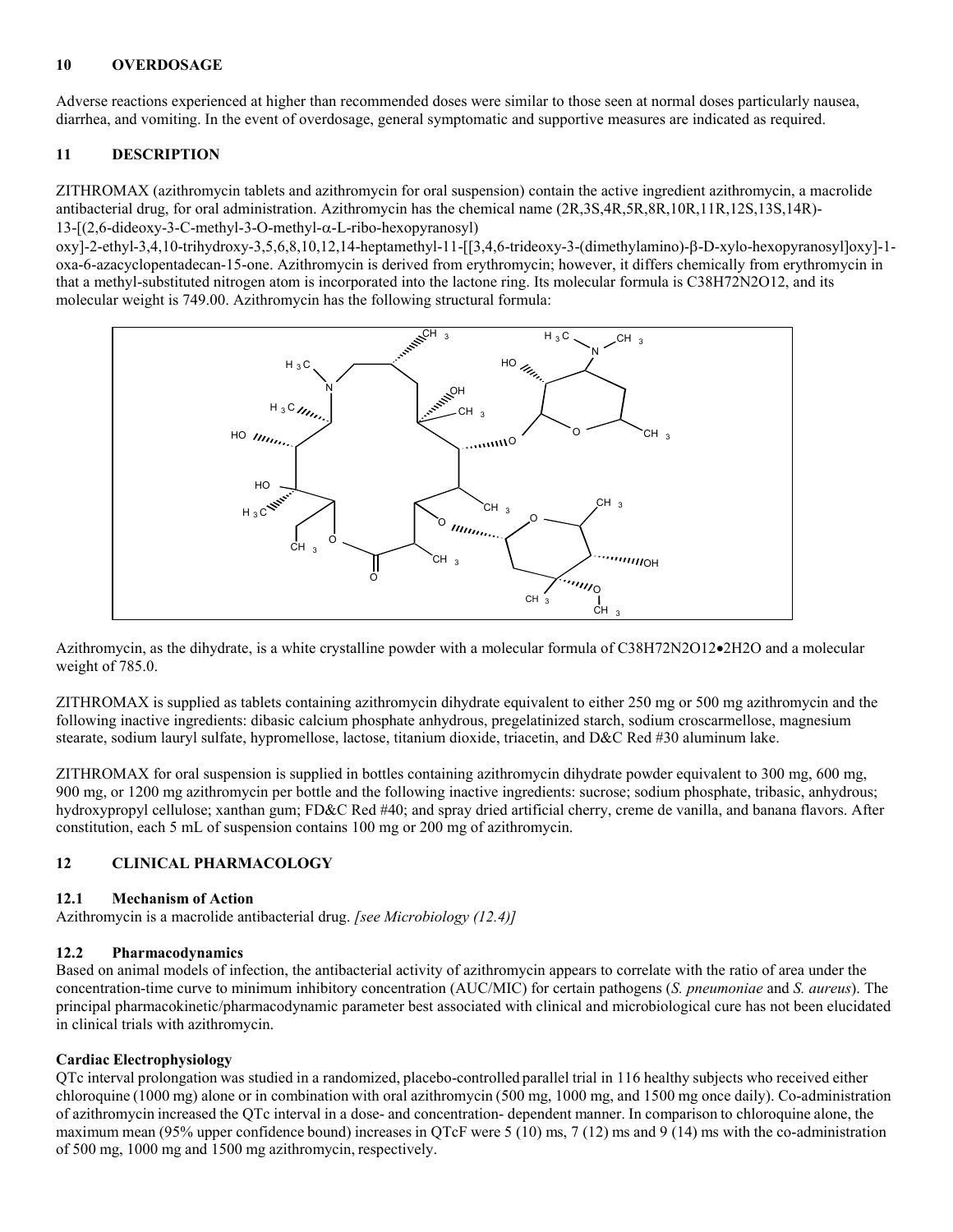# **12.3 Pharmacokinetics**

Following oral administration of a single 500 mg dose (two 250 mg tablets) to 36 fasted healthy male volunteers, the mean (SD) pharmacokinetic parameters were AUC<sub>0-72</sub>=4.3 (1.2) mcg·hr/mL; C<sub>max</sub>=0.5 (0.2) mcg/mL; T<sub>max</sub>=2.2 (0.9) hours. Two azithromycin 250 mg tablets are bioequivalent to a single 500 mg tablet.

In a two-way crossover study, 12 adult healthy volunteers (6 males, 6 females) received 1500 mg of azithromycin administered in single daily doses over either 5 days (two 250 mg tablets on day 1, followed by one 250 mg tablet on days 2-5) or 3 days (500 mg per day for days 1-3). Due to limited serum samples on day 2 (3-day regimen) and days 2-4 (5-day regimen), the serum concentration-time profile of each subject was fit to a 3-compartment model and the  $AUC_{0-\infty}$  for the fitted concentration profile was comparable between the 5-day and 3-day regimens.

|                                              | 3-Day Regimen |            | 5-Day Regimen      |            |
|----------------------------------------------|---------------|------------|--------------------|------------|
| <b>Pharmacokinetic Parameter [mean (SD)]</b> | Dav           | Dav 3      | Dav                | Dav 5      |
| $C_{\text{max}}$ (serum, mcg/mL)             | 0.44(0.22)    | 0.54(0.25) | 0.43(0.20)         | 0.24(0.06) |
| Serum $AUC_{0-\infty}$ (mcg·hr/mL)           | $17.4(6.2)^*$ |            | $14.9(3.1)^*$      |            |
| Serum $T_{1/2}$                              | 71.8 hr       |            | 68.9 <sub>hr</sub> |            |

\*Total AUC for the entire 3-day and 5-day regimens.

### *Absorption*

The absolute bioavailability of azithromycin 250 mg capsules is 38%.

In a two-way crossover study in which 12 healthy subjects received a single 500 mg dose of azithromycin (two 250 mg tablets) with or without a high fat meal, food was shown to increase  $C_{\text{max}}$  by 23% but had no effect on AUC.

When azithromycin oral suspension was administered with food to 28 adult healthy male subjects, C<sub>max</sub> increased by 56% and AUC was unchanged.

# *Distribution*

The serum protein binding of azithromycin is variable in the concentration range approximating human exposure, decreasing from 51% at 0.02 mcg/mL to 7% at 2 mcg/mL.

The antibacterial activity of azithromycin is pH related and appears to be reduced with decreasing pH, However, the extensive distribution of drug to tissues may be relevant to clinical activity.

Azithromycin has been shown to penetrate into human tissues, including skin, lung, tonsil, and cervix. Extensive tissue distribution was confirmed by examination of additional tissues and fluids (bone, ejaculum, prostate, ovary, uterus, salpinx, stomach, liver, and gallbladder). As there are no data from adequate and well-controlled studies of azithromycin treatment of infections in these additional body sites, the clinical significance of these tissue concentration data is unknown.

Following a regimen of 500 mg on the first day and 250 mg daily for 4 days, very low concentrations were noted in cerebrospinal fluid (less than 0.01 mcg/mL) in the presence of noninflamed meninges.

# *Metabolism*

*In vitro* and *in vivo* studies to assess the metabolism of azithromycin have not been performed.

# *Elimination*

Plasma concentrations of azithromycin following single 500 mg oral and IV doses declined in a polyphasic pattern resulting in a mean apparent plasma clearance of 630 mL/min and terminal elimination half-life of 68 hr. The prolonged terminal half-life is thought to be due to extensive uptake and subsequent release of drug from tissues. Biliary excretion of azithromycin, predominantly as unchanged drug, is a major route of elimination. Over the course of a week, approximately 6% of the administered dose appears as unchanged drug in urine.

# *Specific Populations*

### Patients with Renal Impairment

Azithromycin pharmacokinetics was investigated in 42 adults (21 to 85 years of age) with varying degrees of renal impairment. Following the oral administration of a single 1.0 g dose of azithromycin (4 x 250 mg capsules), mean C<sub>max</sub> and AUC<sub>0-120</sub> increased by 5.1% and 4.2%, respectively, in subjects with mild to moderate renal impairment (GFR 10 to 80 mL/min) compared to subjects with normal renal function (GFR  $>80$  mL/min). The mean C<sub>max</sub> and AUC<sub>0-120</sub> increased 61% and 35%, respectively, in subjects with severe renal impairment (GFR <10 mL/min) compared to subjects with normal renal function (GFR >80 mL/min).

### Patients with Hepatic Impairment

The pharmacokinetics of azithromycin in subjects with hepatic impairment has not been established.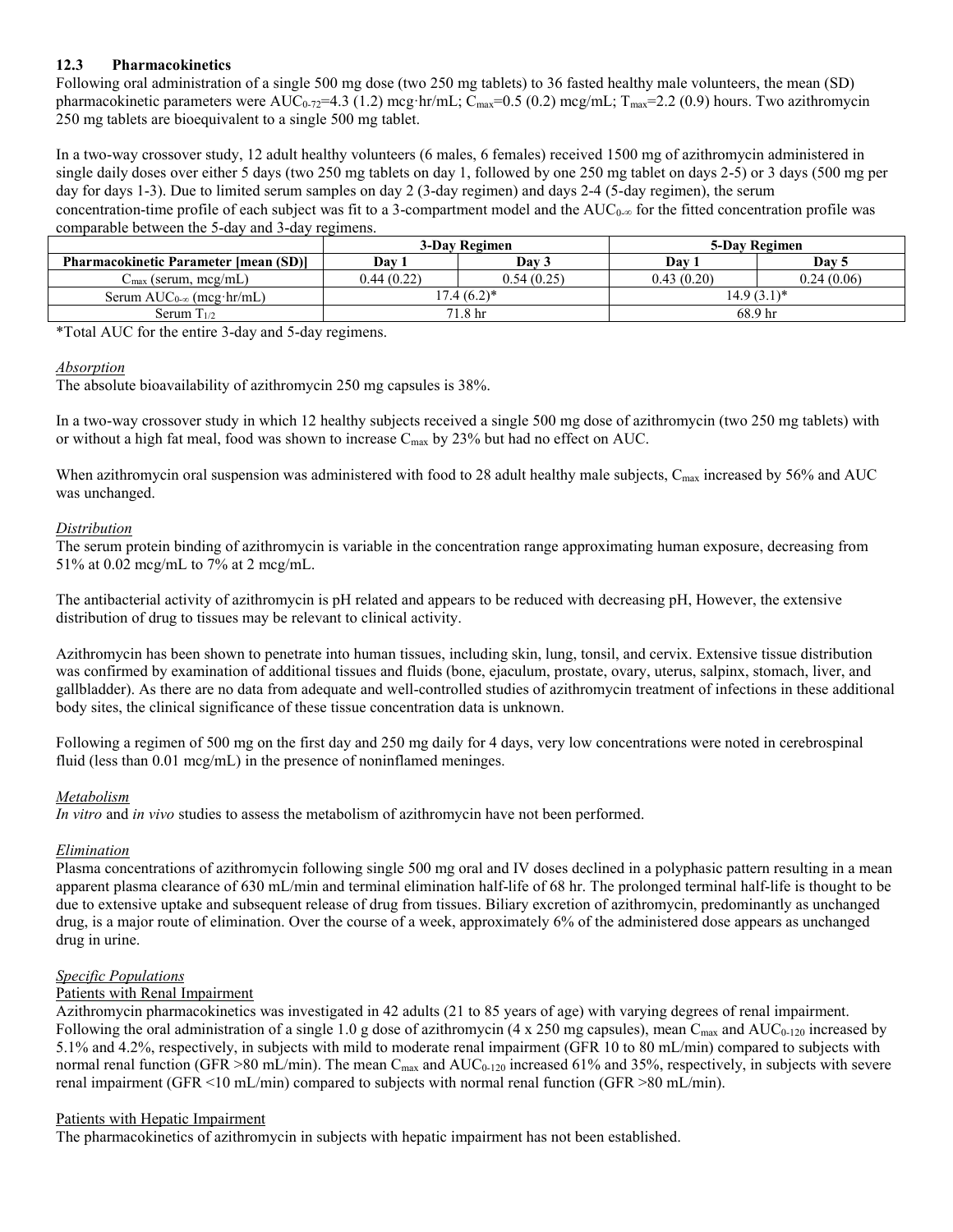# Male and Female Patients

There are no significant differences in the disposition of azithromycin between male and female subjects. No dosage adjustment is recommended based on gender.

# Geriatric Patients

Pharmacokinetic parameters in older volunteers (65 to 85 years old) were similar to those in young adults (18 to 40 years old) for the 5-day therapeutic regimen. Dosage adjustment does not appear to be necessary for older patients with normal renal and hepatic function receiving treatment with this dosage regimen. *[see Geriatric Use (8.5)]*

# Pediatric Patients

In two clinical studies, azithromycin for oral suspension was dosed at 10 mg/kg on day 1, followed by 5 mg/kg on days 2 through 5 in two groups of pediatric patients (aged 1-5 years and 5-15 years, respectively). The mean pharmacokinetic parameters on day 5 were  $C_{\text{max}}=0.216$  mcg/mL,  $T_{\text{max}}=1.9$  hr, and  $AUC_{0.24}=1.822$  mcg·hr/mL for the 1 to 5-year-old group and were  $C_{\text{max}}=0.383$  mcg/mL,  $T_{\text{max}}$ =2.4 hr, and  $\text{AUC}_{0.24}$ =3.109 mcg·hr/mL for the 5 to 15-year-old group.

In another study, 33 pediatric patients received doses of 12 mg/kg/day (maximum daily dose 500 mg) for 5 days, of whom 31 patients were evaluated for azithromycin pharmacokinetics following a low fat breakfast. In this study, azithromycin concentrations were determined over a 24 hr period following the last daily dose. Patients weighing above 41.7 kg received the maximum adult daily dose of 500 mg. Seventeen patients (weighing 41.7 kg or less) received a total dose of 60 mg/kg. The following table shows pharmacokinetic data in the subset of pediatric patients who received a total dose of 60 mg/kg.

| <b>Pharmacokinetic Parameter</b><br>[mean (SD)] | 5-Day Regimen<br>$(12 \text{ mg/kg}$ for 5 days) |
|-------------------------------------------------|--------------------------------------------------|
|                                                 |                                                  |
| $C_{\text{max}}$ (mcg/mL)                       | 0.5(0.4)                                         |
| $T_{\text{max}}$ (hr)                           | 2.2(0.8)                                         |
| $AUC_{0-24}(mcg\cdot hr/mL)$                    | 3.9(1.9)                                         |

Single dose pharmacokinetics of azithromycin in pediatric patients given doses of 30 mg/kg have not been studied. *[see Dosage and Administration (2)]*

## *Drug Interaction Studies*

Drug interaction studies were performed with azithromycin and other drugs likely to be co-administered. The effects of co-administration of azithromycin on the pharmacokinetics of other drugs are shown in Table 1 and the effects of other drugs on the pharmacokinetics of azithromycin are shown in Table 2.

Co-administration of azithromycin at therapeutic doses had a modest effect on the pharmacokinetics of the drugs listed in Table 1. No dosage adjustment of drugs listed in Table 1 is recommended when co-administered with azithromycin.

Co-administration of azithromycin with efavirenz or fluconazole had a modest effect on the pharmacokinetics of azithromycin. Nelfinavir significantly increased the C<sub>max</sub> and AUC of azithromycin. No dosage adjustment of azithromycin is recommended when administered with drugs listed in Table 2. *[see Drug Interactions (7.3)]*

|                 | Table 1. Drug Interactions: Pharmacokinetic Parameters for Co-administered Drugs in the Presence of Azithromycin |                                                         |    |                                                                                                                          |                                   |
|-----------------|------------------------------------------------------------------------------------------------------------------|---------------------------------------------------------|----|--------------------------------------------------------------------------------------------------------------------------|-----------------------------------|
| Co-administered | Dose of Co-administered                                                                                          | Dose of Azithromycin                                    | n  | Ratio (with/without azithromycin) of Co-<br>administered Drug Pharmacokinetic<br>Parameters (90% CI); No Effect = $1.00$ |                                   |
| Drug            | Drug                                                                                                             |                                                         |    | Mean C <sub>max</sub>                                                                                                    | Mean AUC                          |
| Atorvastatin    | 10 mg/day for 8 days                                                                                             | 500 mg/day orally on days 6-8                           | 12 | 0.83<br>$(0.63 \text{ to } 1.08)$                                                                                        | 1.01<br>$(0.81 \text{ to } 1.25)$ |
| Carbamazepine   | $200 \text{ mg/day}$ for 2 days, then<br>200 mg twice a day for<br>18 days                                       | 500 mg/day orally for days 16-18                        |    | 0.97<br>$(0.88 \text{ to } 1.06)$                                                                                        | 0.96<br>$(0.88 \text{ to } 1.06)$ |
| Cetirizine      | $20 \frac{\text{mg}}{\text{day}}$ for 11 days                                                                    | 500 mg orally on day 7, then<br>250 mg/day on days 8-11 | 14 | 1.03<br>$(0.93 \text{ to } 1.14)$                                                                                        | 1.02<br>$(0.92 \text{ to } 1.13)$ |
| Didanosine      | 200 mg orally twice a day<br>for 21 days                                                                         | 1200 mg/day orally on days 8-21                         | 6  | 1.44<br>$(0.85 \text{ to } 2.43)$                                                                                        | 1.14<br>$(0.83 \text{ to } 1.57)$ |
| Efavirenz       | $400 \text{ mg/day}$ for 7 days                                                                                  | 600 mg orally on day 7                                  | 14 | $1.04*$                                                                                                                  | $0.95*$                           |
| Fluconazole     | 200 mg orally single dose                                                                                        | 1200 mg orally single dose                              | 18 | 1.04<br>$(0.98 \text{ to } 1.11)$                                                                                        | 1.01<br>$(0.97 \text{ to } 1.05)$ |
| Indinavir       | 800 mg three times a day<br>for 5 days                                                                           | 1200 mg orally on day 5                                 | 18 | 0.96<br>$(0.86 \text{ to } 1.08)$                                                                                        | 0.90<br>$(0.81 \text{ to } 1.00)$ |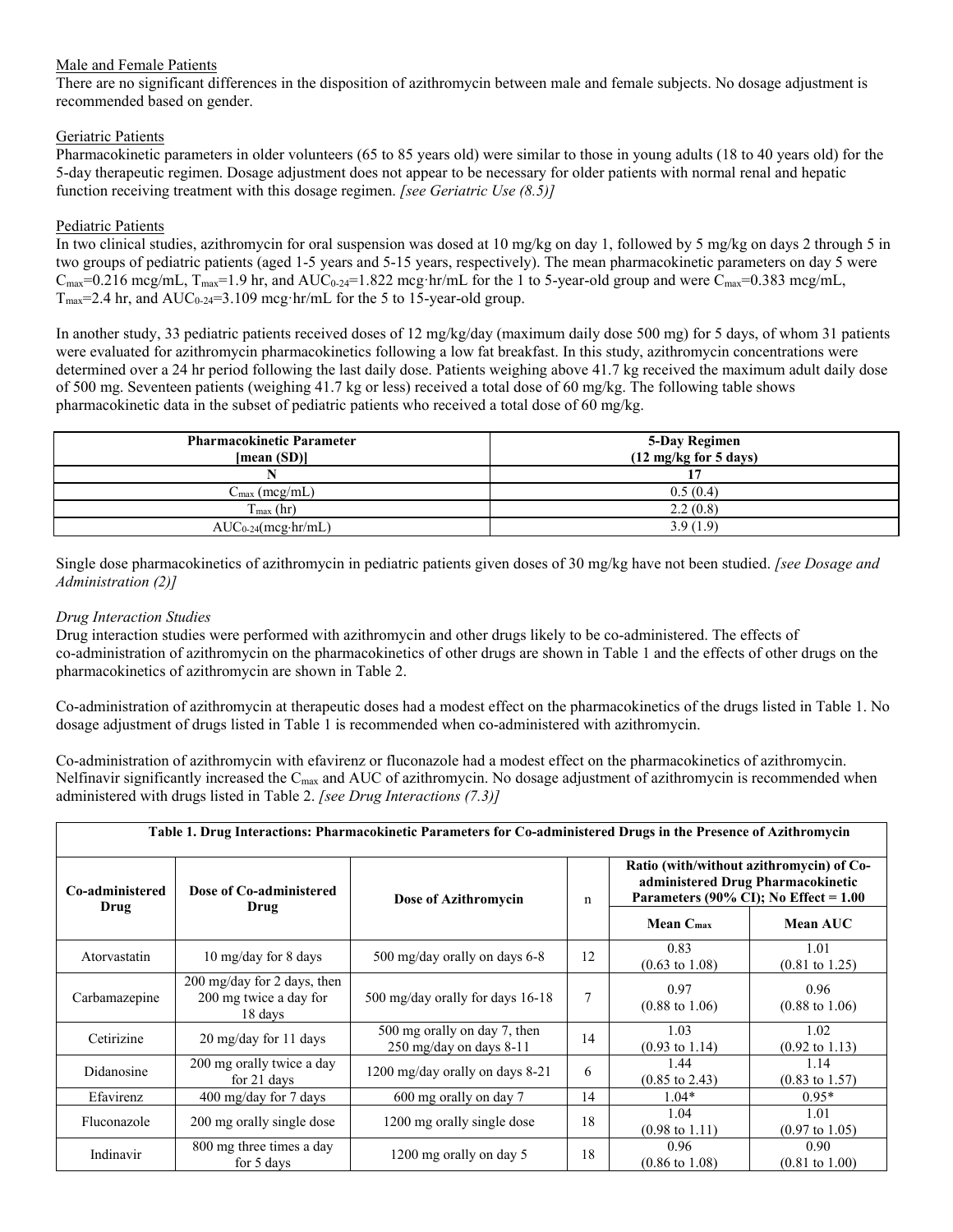| Table 1. Drug Interactions: Pharmacokinetic Parameters for Co-administered Drugs in the Presence of Azithromycin |                                          |                                                         |             |                                                                                                                          |                                                                     |
|------------------------------------------------------------------------------------------------------------------|------------------------------------------|---------------------------------------------------------|-------------|--------------------------------------------------------------------------------------------------------------------------|---------------------------------------------------------------------|
| Co-administered<br>Drug                                                                                          | Dose of Co-administered                  | Dose of Azithromycin                                    | $\mathbf n$ | Ratio (with/without azithromycin) of Co-<br>administered Drug Pharmacokinetic<br>Parameters (90% CI); No Effect = $1.00$ |                                                                     |
|                                                                                                                  | Drug                                     |                                                         |             | Mean C <sub>max</sub>                                                                                                    | <b>Mean AUC</b>                                                     |
| Midazolam                                                                                                        | 15 mg orally on day 3                    | 500 mg/day orally for 3 days                            | 12          | 1.27<br>$(0.89 \text{ to } 1.81)$                                                                                        | 1.26<br>$(1.01 \text{ to } 1.56)$                                   |
| Nelfinavir                                                                                                       | 750 mg three times a day<br>for 11 days  | 1,200 mg orally on day 9                                | 14          | 0.90<br>$(0.81 \text{ to } 1.01)$                                                                                        | 0.85<br>$(0.78 \text{ to } 0.93)$                                   |
| Sildenafil                                                                                                       | 100 mg on days 1 and 4                   | 500 mg/day orally for 3 days                            | 12          | 1.16<br>$(0.86 \text{ to } 1.57)$                                                                                        | 0.92<br>$(0.75 \text{ to } 1.12)$                                   |
| Theophylline                                                                                                     | $4$ mg/kg IV on days 1, 11,<br>25        | 500 mg orally on day 7,<br>250 mg/day on days 8-11      | 10          | 1.19<br>$(1.02 \text{ to } 1.40)$                                                                                        | 1.02<br>$(0.86 \text{ to } 1.22)$                                   |
| Theophylline                                                                                                     | 300 mg orally twice a day<br>for 15 days | 500 mg orally on day 6, then<br>250 mg/day on days 7-10 | 8           | 1.09<br>$(0.92 \text{ to } 1.29)$                                                                                        | 1.08<br>$(0.89 \text{ to } 1.31)$                                   |
| Triazolam                                                                                                        | $0.125$ mg on day $2$                    | 500 mg orally on day 1, then<br>250 mg/day on day 2     | 12          | $1.06*$                                                                                                                  | $1.02*$                                                             |
| Trimethoprim/<br>Sulfamethoxazole                                                                                | 160 mg/800 mg/day orally<br>for 7 days   | 1200 mg orally on day 7                                 | 12          | 0.85<br>$(0.75 \text{ to } 0.97)/0.90$<br>$(0.78 \text{ to } 1.03)$                                                      | 0.87<br>$(0.80 \text{ to } 0.95/0.96)$<br>$(0.88 \text{ to } 1.03)$ |
| Zidovudine                                                                                                       | 500 mg/day orally for<br>21 days         | 600 mg/day orally for 14 days                           | 5           | 1.12<br>$(0.42 \text{ to } 3.02)$                                                                                        | 0.94<br>$(0.52 \text{ to } 1.70)$                                   |
| Zidovudine                                                                                                       | 500 mg/day orally for<br>21 days         | 1200 mg/day orally for 14 days                          | 4           | 1.31<br>$(0.43 \text{ to } 3.97)$                                                                                        | 1.30<br>$(0.69 \text{ to } 2.43)$                                   |

\* - 90% Confidence interval not reported

| Table 2. Drug Interactions: Pharmacokinetic Parameters for Azithromycin in the Presence of Co-administered Drugs. [see<br>Drug Interactions (7)] |                                         |                             |             |                                   |                                                                                      |
|--------------------------------------------------------------------------------------------------------------------------------------------------|-----------------------------------------|-----------------------------|-------------|-----------------------------------|--------------------------------------------------------------------------------------|
| Co-administered                                                                                                                                  | Dose of Co-administered                 | Dose of Azithromycin        | $\mathbf n$ | of Azithromycin Pharmacokinetic   | Ratio (with/without co-administered drug)<br>Parameters (90% CI); No Effect = $1.00$ |
| Drug                                                                                                                                             | Drug                                    |                             |             | Mean C <sub>max</sub>             | <b>Mean AUC</b>                                                                      |
| Efavirenz                                                                                                                                        | $400 \text{ mg/day}$ for 7 days         | 600 mg orally on day 7      | 14          | 1.22<br>$(1.04 \text{ to } 1.42)$ | $0.92*$                                                                              |
| Fluconazole                                                                                                                                      | 200 mg orally single dose               | 1,200 mg orally single dose | 18          | 0.82<br>$(0.66 \text{ to } 1.02)$ | 1.07<br>$(0.94 \text{ to } 1.22)$                                                    |
| Nelfinavir                                                                                                                                       | 750 mg three times a day<br>for 11 days | 1,200 mg orally on day 9    | 14          | 2.36<br>$(1.77 \text{ to } 3.15)$ | 2.12<br>$(1.80 \text{ to } 2.50)$                                                    |

\* - 90% Confidence interval not reported

### **12.4 Microbiology**

### *Mechanism of Action*

Azithromycin acts by binding to the 23S rRNA of the 50S ribosomal subunit of susceptible microorganisms inhibiting bacterial protein synthesis and impeding the assembly of the 50S ribosomal subunit.

### *Resistance*

Azithromycin demonstrates cross resistance with erythromycin. The most frequently encountered mechanism of resistance to azithromycin is modification of the 23S rRNA target, most often by methylation. Ribosomal modifications can determine cross resistance to other macrolides, lincosamides, and streptogramin B (MLS<sub>B</sub> phenotype).

#### *Antimicrobial Activity*

Azithromycin has been shown to be active against most isolates of the following microorganisms, both *in vitro* and in clinical infections. *[see Indications and Usage (1)]*

Gram-Positive Bacteria *Staphylococcus aureus Streptococcus agalactiae Streptococcus pneumoniae Streptococcus pyogenes*

#### Gram-Negative Bacteria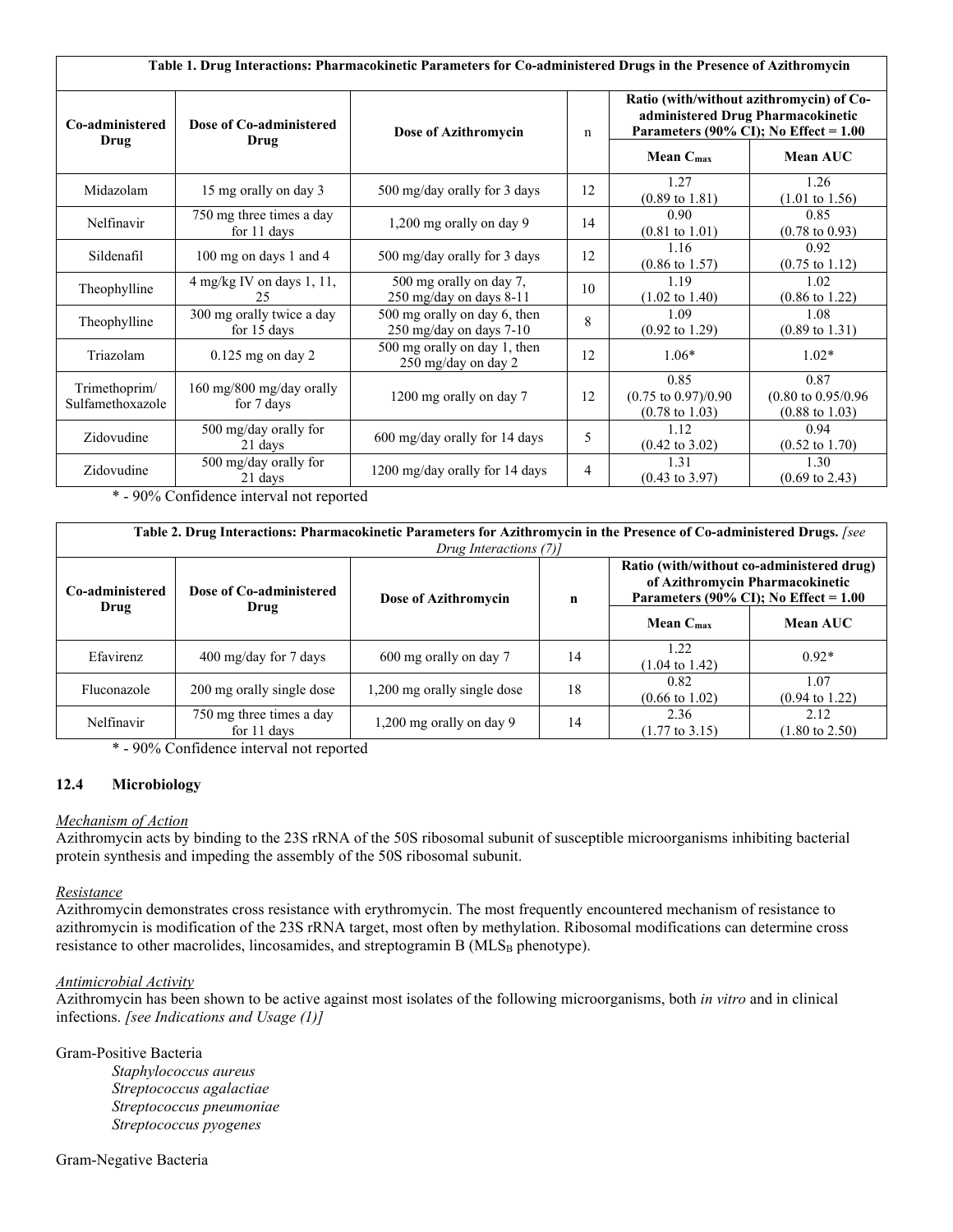*Haemophilus ducreyi Haemophilus influenzae Moraxella catarrhalis Neisseria gonorrhoeae*

Other Bacteria *Chlamydophila pneumoniae Chlamydia trachomatis Mycoplasma pneumoniae*

The following *in vitro* data are available, but their clinical significance is unknown. At least 90 percent of the following bacteria exhibit an *in vitro* minimum inhibitory concentration (MIC) less than or equal to the susceptible breakpoint for azithromycin against isolates of similar genus or organism group. However, the efficacy of azithromycin in treating clinical infections caused by these bacteria has not been established in adequate and well-controlled clinical trials.

# Gram-Positive Bacteria

Beta-hemolytic streptococci (Groups C, F, G) Viridans group streptococci

Gram-Negative Bacteria *Bordetella pertussis Legionella pneumophila*

Anaerobic Bacteria *Prevotella bivia Peptostreptococcus species*

Other Bacteria *Ureaplasma urealyticum*

#### *Susceptibility Testing*

For specific information regarding susceptibility test interpretive criteria and associated test methods and quality control standards recognized by FDA for this drug, please see: <https://www.fda.gov/STIC>.

## **13 NONCLINICAL TOXICOLOGY**

### **13.1 Carcinogenesis, Mutagenesis, Impairment of Fertility**

Long-term studies in animals have not been performed to evaluate carcinogenic potential. Azithromycin has shown no mutagenic potential in standard laboratory tests: mouse lymphoma assay, human lymphocyte clastogenic assay, and mouse bone marrow clastogenic assay. In fertility studies conducted in male and female rats, oral administration of azithromycin for 64 to 66 days (males) or 15 days (females) prior to and during cohabitation resulted in decreased pregnancy rate at 20 and 30 mg/kg/day when both males and females were treated with azithromycin. This minimal effect on pregnancy rate (approximately 12% reduction compared to concurrent controls) did not become more pronounced when the dose was increased from 20 to 30 mg/kg/day (approximately 0.4 to 0.6 times the adult daily dose of 500 mg based on body surface area) and it was not observed when only one animal in the mated pair was treated. There were no effects on any other reproductive parameters, and there were no effects on fertility at 10 mg/kg/day. The relevance of these findings to patients being treated with azithromycin at the doses and durations recommended in the prescribing information is uncertain.

### **13.2 Animal Toxicology and/or Pharmacology**

Phospholipidosis (intracellular phospholipid accumulation) has been observed in some tissues of mice, rats, and dogs given multiple doses of azithromycin. It has been demonstrated in numerous organ systems (e.g., eye, dorsal root ganglia, liver, gallbladder, kidney, spleen, and/or pancreas) in dogs and rats treated with azithromycin at doses which, expressed on the basis of body surface area, are similar to or less than the highest recommended adult human dose. This effect has been shown to be reversible after cessation of azithromycin treatment. Based on the pharmacokinetic data, phospholipidosis has been seen in the rat (50 mg/kg/day dose) at the observed maximal plasma concentration of 1.3 mcg/mL (1.6 times the observed  $C_{\text{max}}$  of 0.821 mcg/mL at the adult dose of 2 g). Similarly, it has been shown in the dog (10 mg/kg/day dose) at the observed maximal serum concentration of 1 mcg/mL (1.2 times the observed C<sub>max</sub> of 0.821 mcg/mL at the adult dose of 2 g). Phospholipidosis was also observed in neonatal rats dosed for 18 days at 30 mg/kg/day, which is less than the pediatric dose of 60 mg/kg based on the surface area. It was not observed in neonatal rats treated for 10 days at 40 mg/kg/day with mean maximal serum concentrations of 1.86 mcg/mL, approximately 1.5 times the C<sub>max</sub> of 1.27 mcg/mL at the pediatric dose. Phospholipidosis has been observed in neonatal dogs (10 mg/kg/day) at maximum mean whole blood concentrations of 3.54 mcg/mL, approximately 3 times the pediatric dose  $C_{\text{max}}$ . The significance of these findings for animals and for humans is unknown.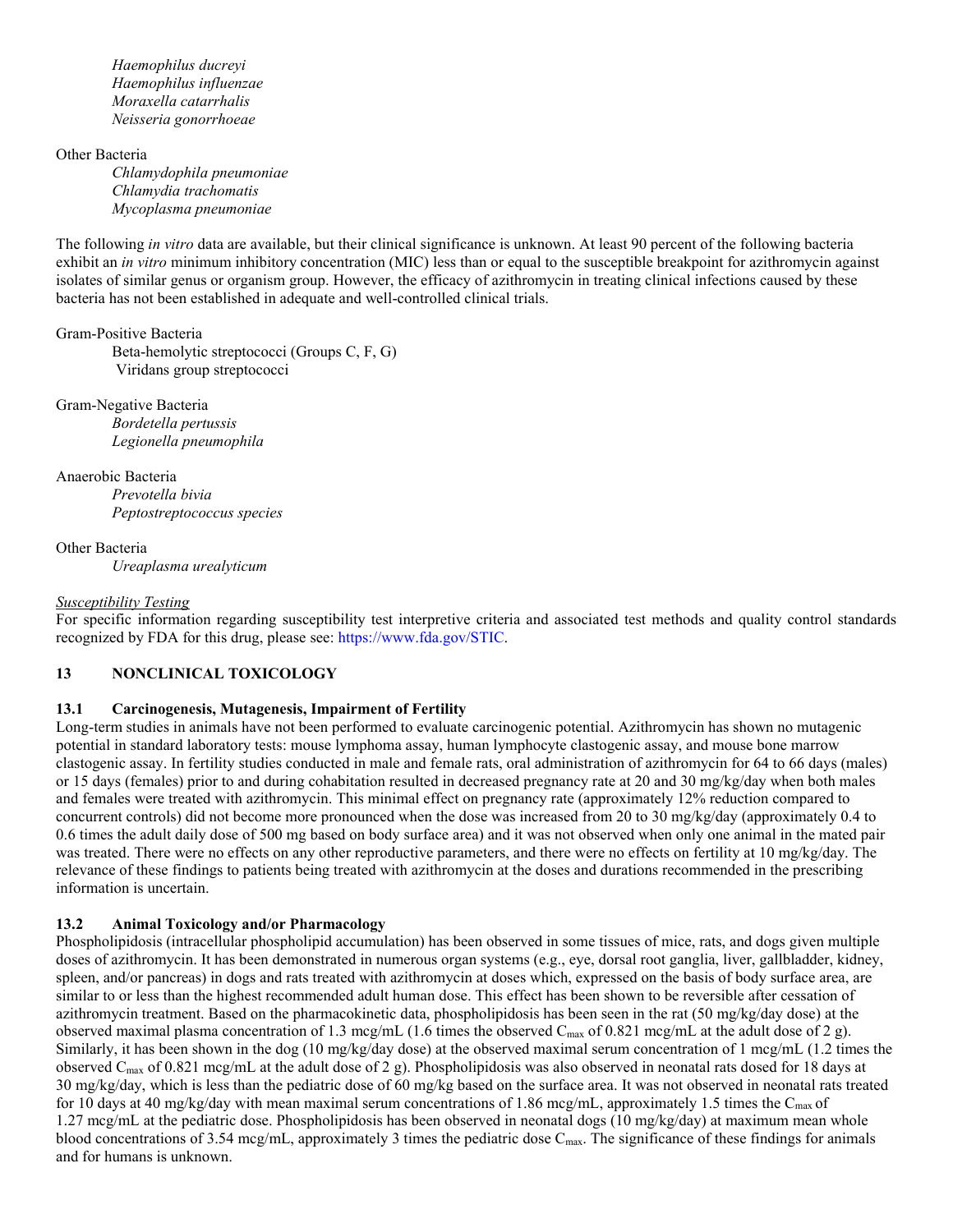# **14 CLINICAL STUDIES**

#### **14.1 Adult Patients**

# *Acute Bacterial Exacerbations of Chronic Bronchitis*

In a randomized, double-blind controlled clinical trial of acute exacerbation of chronic bronchitis (AECB), azithromycin (500 mg once daily for 3 days) was compared with clarithromycin (500 mg twice daily for 10 days). The primary endpoint of this trial was the clinical cure rate at Days 21- 24. For the 304 patients analyzed in the modified intent-to-treat analysis at the Days 21-24 visit, the clinical cure rate for 3 days of azithromycin was 85% (125/147) compared to 82% (129/157) for 10 days of clarithromycin.

The following outcomes were the clinical cure rates at the Days 21-24 visit for the bacteriologically evaluable patients by pathogen:

| Pathogen       | <b>Azithromycin (3 Days)</b> | <b>Clarithromycin</b> (10 Days) |
|----------------|------------------------------|---------------------------------|
| pneumoniae     | 29/32 (91%)                  | 21/27 (78%)                     |
| H. influenzae  | 2/14(86%)                    | 14/16 (88%)                     |
| M. catarrhalis | 1/12(92%)                    | $12/15(80\%)$                   |

#### *Acute Bacterial Sinusitis*

In a randomized, double-blind, double-dummy controlled clinical trial of acute bacterial sinusitis, azithromycin (500 mg once daily for 3 days) was compared with amoxicillin/clavulanate (500/125 mg three times a day for 10 days). Clinical response assessments were made at Day 10 and Day 28. The primary endpoint of this trial was prospectively defined as the clinical cure rate at Day 28. For the 594 patients analyzed in the modified intent to treat analysis at the Day 10 visit, the clinical cure rate for 3 days of azithromycin was 88% (268/303) compared to 85% (248/291) for 10 days of amoxicillin/clavulanate. For the 586 patients analyzed in the modified intent to treat analysis at the Day 28 visit, the clinical cure rate for 3 days of azithromycin was 71.5% (213/298) compared to 71.5% (206/288), with a 97.5% confidence interval of –8.4 to 8.3, for 10 days of amoxicillin/clavulanate.

In an open label, non-comparative study requiring baseline transantral sinus punctures, the following outcomes were the clinical success rates at the Day 7 and Day 28 visits for the modified intent to treat patients administered 500 mg of azithromycin once daily for 3 days with the following pathogens:

#### **Clinical Success Rates of Azithromycin (500 mg per day for 3 Days)**

| Pathogen            | Dav         | Dav28           |
|---------------------|-------------|-----------------|
| S. pneumoniae       | 23/26 (88%) | 21/25 (84%)     |
| H. influenzae       | 28/32 (87%) | (75%<br>24/32   |
| . catarrhalis<br>М. | (4/15 (93%) | 13/15<br>5(87%) |

### **14.2 Pediatric Patients**

From the perspective of evaluating pediatric clinical trials, Days 11-14 were considered on-therapy evaluations because of the extended half-life of azithromycin. Days 11-14 data are provided for clinical guidance. Days 24-32 evaluations were considered the primary test of cure endpoint.

#### *Pharyngitis/Tonsillitis*

In three double-blind controlled studies, conducted in the United States, azithromycin (12 mg/kg once a day for 5 days) was compared to penicillin V (250 mg three times a day for 10 days) in the treatment of pharyngitis due to documented Group A  $\beta$ -hemolytic *streptococci* (GABHS or *S. pyogenes*). Azithromycin was clinically and microbiologically statistically superior to penicillin at Day 14 and Day 30 with the following clinical success (i.e., cure and improvement) and bacteriologic efficacy rates (for the combined evaluable patient with documented GABHS):

#### **Three U.S. Streptococcal Pharyngitis Studies Azithromycin vs. Penicillin V EFFICACY RESULTS**

|                                                  | Day 14        | Day 30        |  |  |
|--------------------------------------------------|---------------|---------------|--|--|
| <b>Bacteriologic Eradication:</b>                |               |               |  |  |
| Azithromycin                                     | 323/340 (95%) | 255/330 (77%) |  |  |
| Penicillin V                                     | 242/332 (73%) | 206/325 (63%) |  |  |
|                                                  |               |               |  |  |
| <b>Clinical Success (cure plus improvement):</b> |               |               |  |  |
| Azithromycin                                     | 336/343 (98%) | 310/330 (94%) |  |  |
| Penicillin V                                     | 284/338 (84%) | 241/325 (74%) |  |  |

Approximately 1% of azithromycin-susceptible *S. pyogenes* isolates were resistant to azithromycin following therapy.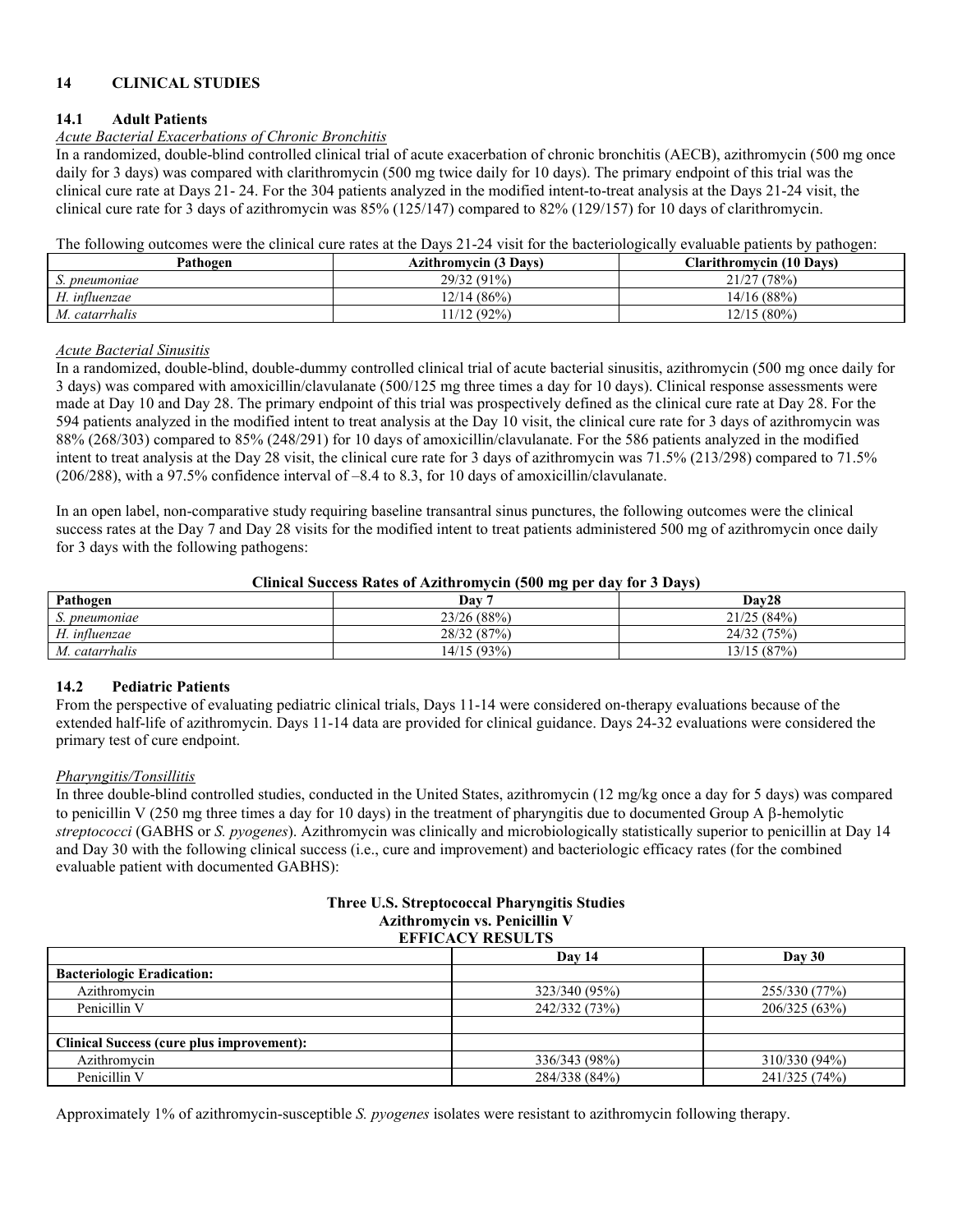### *Acute Otitis Media*

Efficacy using azithromycin given over 5 days (10 mg/kg on Day 1 followed by 5 mg/kg on Days 2-5).

### Trial 1

In a double-blind, controlled clinical study of acute otitis media performed in the United States, azithromycin (10 mg/kg on Day 1 followed by 5 mg/kg on Days 2-5) was compared to amoxicillin/clavulanate potassium (4:1). For the 553 patients who were evaluated for clinical efficacy, the clinical success rate (i.e., cure plus improvement) at the Day 11 visit was 88% for azithromycin and 88% for the control agent. For the 521 patients who were evaluated at the Day 30 visit, the clinical success rate was 73% for azithromycin and 71% for the control agent.

# Trial 2

In a non-comparative clinical and microbiologic trial performed in the United States, where significant rates of beta-lactamase producing organisms (35%) were found, 131 patients were evaluable for clinical efficacy. The combined clinical success rate (i.e., cure and improvement) at the Day 11 visit was 84% for azithromycin. For the 122 patients who were evaluated at the Day 30 visit, the clinical success rate was 70% for azithromycin.

Microbiologic determinations were made at the pre-treatment visit. Microbiology was not reassessed at later visits. The following clinical success rates were obtained from the evaluable group:

| Pathogen       |                |              |
|----------------|----------------|--------------|
|                | Day 11         | Day 30       |
|                | Azithromycin   | Azithromycin |
| S. pneumoniae  | 61/74(82%)     | 40/56(71%)   |
| H. influenzae  | 43/54(80%)     | 30/47(64%)   |
| M. catarrhalis | 28/35 (80%)    | 19/26 (73%)  |
| S. pyogenes    | $11/11(100\%)$ | $7/7(100\%)$ |
| Overall        | 177/217 (82%)  | 97/137 (73%) |

### Trial 3

In another controlled comparative clinical and microbiologic study of otitis media performed in the United States, azithromycin (10 mg/kg on Day 1 followed by 5 mg/kg on Days 2-5) was compared to amoxicillin/clavulanate potassium (4:1). This study utilized two of the same investigators as Protocol 2 (above), and these two investigators enrolled 90% of the patients in Protocol 3. For this reason, Protocol 3 was not considered to be an independent study. Significant rates of beta-lactamase producing organisms (20%) were found. Ninety-two (92) patients were evaluable for clinical and microbiologic efficacy. The combined clinical success rate (i.e., cure and improvement) of those patients with a baseline pathogen at the Day 11 visit was 88% for azithromycin vs. 100% for control; at the Day 30 visit, the clinical success rate was 82% for azithromycin vs. 80% for control.

Microbiologic determinations were made at the pre-treatment visit. Microbiology was not reassessed at later visits. At the Day 11 and Day 30 visits, the following clinical success rates were obtained from the evaluable group:

|                | <b>Day 11</b> |                | Day 30       |              |  |
|----------------|---------------|----------------|--------------|--------------|--|
| Pathogen       | Azithromycin  | Control        | Azithromycin | Control      |  |
| S. pneumoniae  | 25/29(86%)    | $26/26(100\%)$ | 22/28 (79%)  | 18/22(82%)   |  |
| H. influenzae  | 9/11(82%)     | $9/9(100\%)$   | $8/10(80\%)$ | $6/8$ (75%)  |  |
| M. catarrhalis | $7/7(100\%)$  | $5/5(100\%)$   | $5/5(100\%)$ | 2/3(66%)     |  |
| S. pyogenes    | $2/2(100\%)$  | $5/5(100\%)$   | $2/2(100\%)$ | $4/4(100\%)$ |  |
| Overall        | 43/49 (88%)   | 45/45 (100%)   | 37/45(82%)   | 30/37(81%)   |  |

Efficacy using azithromycin given over 3 days (10 mg/kg/day).

### Trial 4

In a double-blind, controlled, randomized clinical study of acute otitis media in pediatric patients from 6 months to 12 years of age, azithromycin (10 mg/kg per day for 3 days) was compared to amoxicillin/clavulanate potassium (7:1) in divided doses q12h for 10 days. Each patient received active drug and placebo matched for the comparator.

For the 366 patients who were evaluated for clinical efficacy at the Day 12 visit, the clinical success rate (i.e., cure plus improvement) was 83% for azithromycin and 88% for the control agent. For the 362 patients who were evaluated at the Days 24-28 visit, the clinical success rate was 74% for azithromycin and 69% for the control agent.

Efficacy using azithromycin 30 mg/kg given as a single dose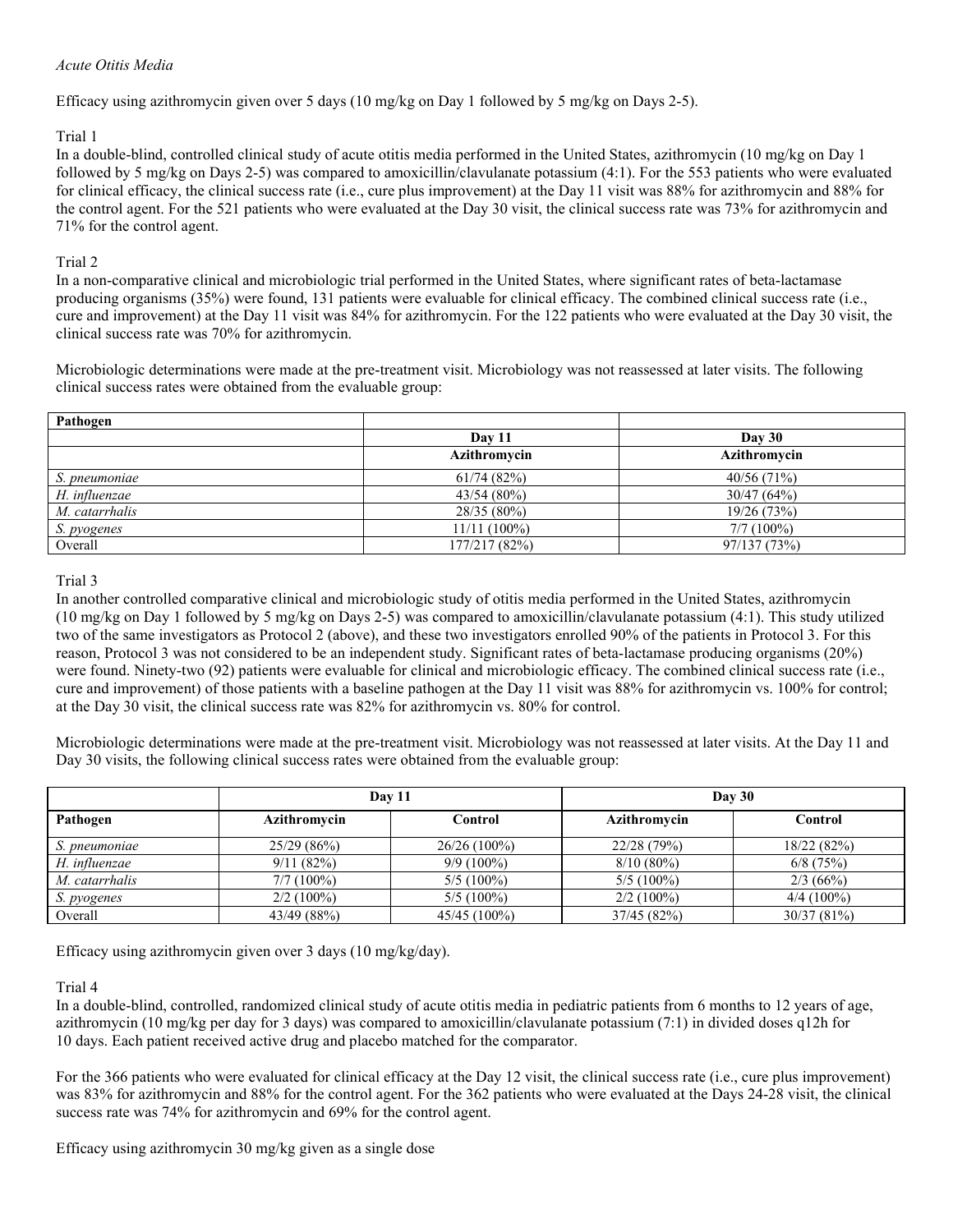### Trial 5

A double-blind, controlled, randomized trial was performed at nine clinical centers. Pediatric patients from 6 months to 12 years of age were randomized 1:1 to treatment with either azithromycin (given at 30 mg/kg as a single dose on Day 1) or amoxicillin/clavulanate potassium (7:1), divided q12h for 10 days. Each child received active drug, and placebo matched for the comparator.

Clinical response (Cure, Improvement, Failure) was evaluated at End of Therapy (Days 12-16) and Test of Cure (Days 28-32). Safety was evaluated throughout the trial for all treated subjects. For the 321 subjects who were evaluated at End of Treatment, the clinical success rate (cure plus improvement) was 87% for azithromycin, and 88% for the comparator. For the 305 subjects who were evaluated at Test of Cure, the clinical success rate was 75% for both azithromycin and the comparator.

# Trial 6

In a non-comparative clinical and microbiological trial, 248 patients from 6 months to 12 years of age with documented acute otitis media were dosed with a single oral dose of azithromycin (30 mg/kg on Day 1).

For the 240 patients who were evaluable for clinical modified Intent-to-Treat (MITT) analysis, the clinical success rate (i.e., cure plus improvement) at Day 10 was 89% and for the 242 patients evaluable at Days 24-28, the clinical success rate (cure) was 85%.

| <b>Presumed Bacteriologic Eradication</b> |                |                   |  |
|-------------------------------------------|----------------|-------------------|--|
|                                           | Dav 10         | <b>Davs 24-28</b> |  |
| S. pneumoniae                             | 70/76 (92%)    | 67/76 (88%)       |  |
| H. influenzae                             | 30/42(71%)     | 28/44(64%)        |  |
| M. catarrhalis                            | $10/10(100\%)$ | $10/10(100\%)$    |  |
| Overall                                   | 110/128(86%)   | 105/130(81%)      |  |

# **16 HOW SUPPLIED/STORAGE AND HANDLING**

ZITHROMAX is supplied in the following strengths and package configurations:

| <b>Tablet strength</b>   | <b>Tablet Color/Shape</b> | <b>Tablet Markings</b>                              | <b>Package Size</b>                | <b>NDC Code</b>  |
|--------------------------|---------------------------|-----------------------------------------------------|------------------------------------|------------------|
| $250 \text{ mg}$         | Pink modified capsular    | Engraved with "PFIZER"                              | Bottles of 30                      | NDC 0069-3060-30 |
| (containing azithromycin | shaped, engraved,         | on one side and "306" on                            |                                    |                  |
| dihydrate equivalent to  | film-coated               | the other                                           | Boxes of 3 (Z-PAKS® of             | NDC 0069-3060-75 |
| 250 mg of azithromycin)  |                           |                                                     | 6)                                 |                  |
|                          |                           |                                                     | Unit Dose package of 50            | NDC 0069-3060-86 |
|                          |                           | Engraved with "Pfizer" on<br>one side and "ZTM 250" | Bottles of 30                      | NDC 0069-4061-01 |
|                          |                           | on the other                                        | Boxes of 3 (Z-PAKS <sup>®</sup> of | NDC 0069-4061-75 |
|                          |                           |                                                     | 6)                                 |                  |
|                          |                           |                                                     | Unit Dose package of 50            | NDC 0069-4061-89 |
| $500 \text{ mg}$         | Pink modified capsular    | Engraved with "Pfizer" on                           | Bottles of 30                      | NDC 0069-3070-30 |
| (containing azithromycin | shaped, engraved, film    | one side and "ZTM500" on                            |                                    |                  |
| dihydrate equivalent to  | coated                    | the other                                           | Boxes of 3 (TRI-PAKS™              | NDC 0069-3070-75 |
| 500 mg of azithromycin)  |                           |                                                     | of 3 tablets)                      |                  |
|                          |                           |                                                     | Unit Dose package of 50            | NDC 0069-3070-86 |

ZITHROMAX tablets should be stored between  $15^{\circ}$  to  $30^{\circ}$ C (59° to  $86^{\circ}$ F).

ZITHROMAX for oral suspension after constitution contains a flavored suspension. ZITHROMAX for oral suspension is supplied to provide 100 mg/5 mL or 200 mg/5 mL suspension in bottles as follows:

| Azithromycin contents per bottle | <b>NDC</b>   |
|----------------------------------|--------------|
| $300 \text{ mg}$                 | 0069-3110-19 |
| $600 \text{ mg}$                 | 0069-3120-19 |
| $900 \text{ mg}$                 | 0069-3130-19 |
| 1200 mg                          | 0069-3140-19 |

*[see Dosage and Administration (2)]* for constitution instructions with each bottle type.

Storage: Store dry powder below 30°C (86°F). Store constituted suspension between 5° to 30°C (41° to 86°F) and discard when full dosing is completed.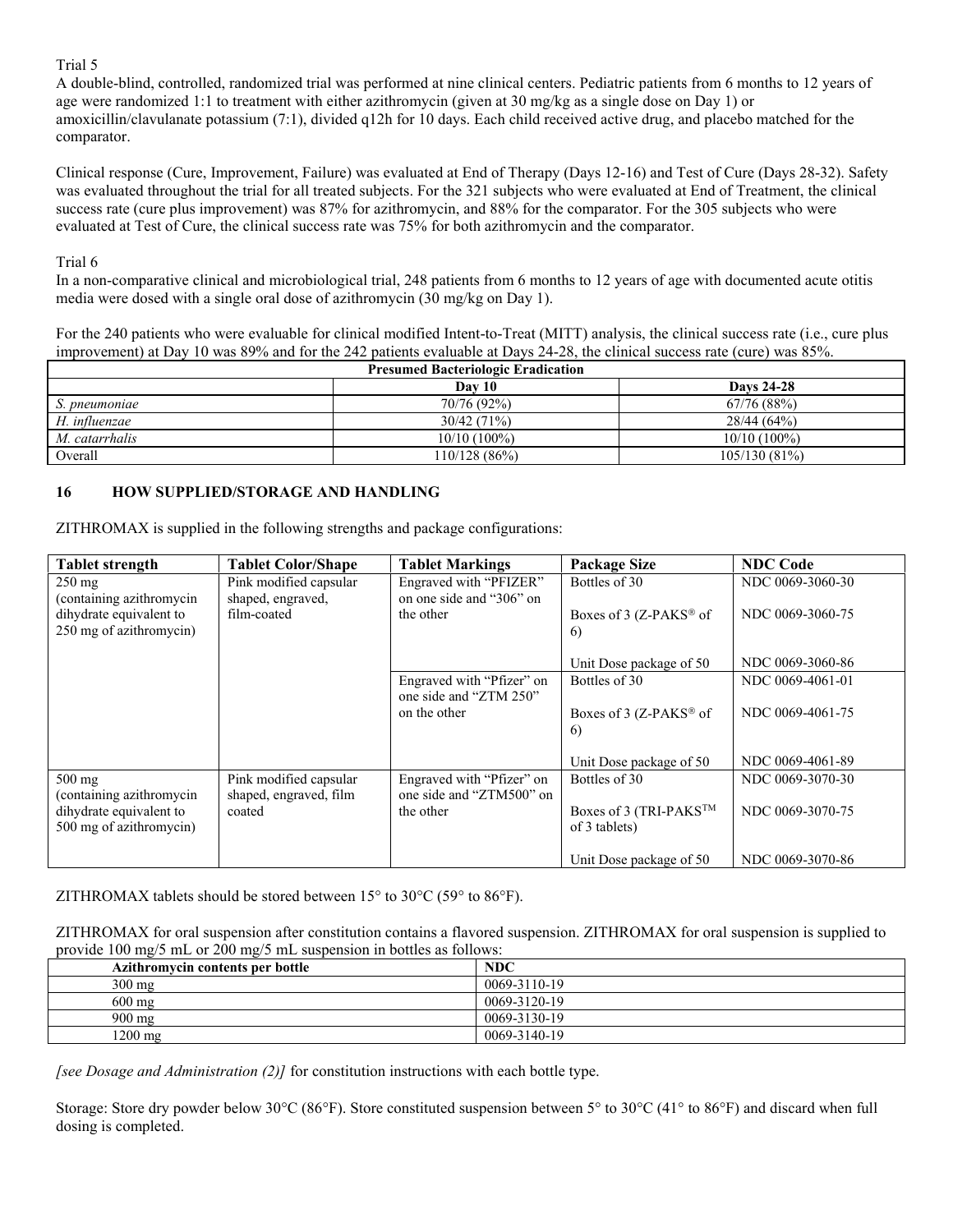# **17 PATIENT COUNSELING INFORMATION**

Advise the patient to read the FDA-approved patient labeling (Patient Information).

# **General Patient Counseling**

ZITHROMAX tablets and oral suspension can be taken with or without food.

Patients should also be cautioned not to take aluminum- and magnesium-containing antacids and azithromycin simultaneously.

The patient should be directed to discontinue azithromycin immediately and contact a physician if any signs of an allergic reaction occur.

Direct parents or caregivers to contact their physician if vomiting and irritability with feeding occurs in the infant.

Patients should be counseled that antibacterial drugs including ZITHROMAX (azithromycin) should only be used to treat bacterial infections. They do not treat viral infections (e.g., the common cold). When ZITHROMAX (azithromycin) is prescribed to treat a bacterial infection, patients should be told that although it is common to feel better early in the course of the therapy, the medication should be taken exactly as directed. Skipping doses or not completing the full course of therapy may (1) decrease the effectiveness of the immediate treatment and (2) increase the likelihood that bacteria will develop resistance and will not be treatable by ZITHROMAX (azithromycin) or other antibacterial drugs in the future.

Diarrhea is a common problem caused by antibacterials which usually ends when the antibacterial is discontinued. Sometimes after starting treatment with antibacterials patients can develop watery and bloody stools (with or without stomach cramps and fever) even as late as two or more months after having taken the last dose of the antibacterial drug. If this occurs, patients should contact their physician as soon as possible.

Licensed from Pliva

This product's label may have been updated. For current full prescribing information, please visit [www.pfizer.com](http://www.pfizer.com/).





LAB-0023-22.0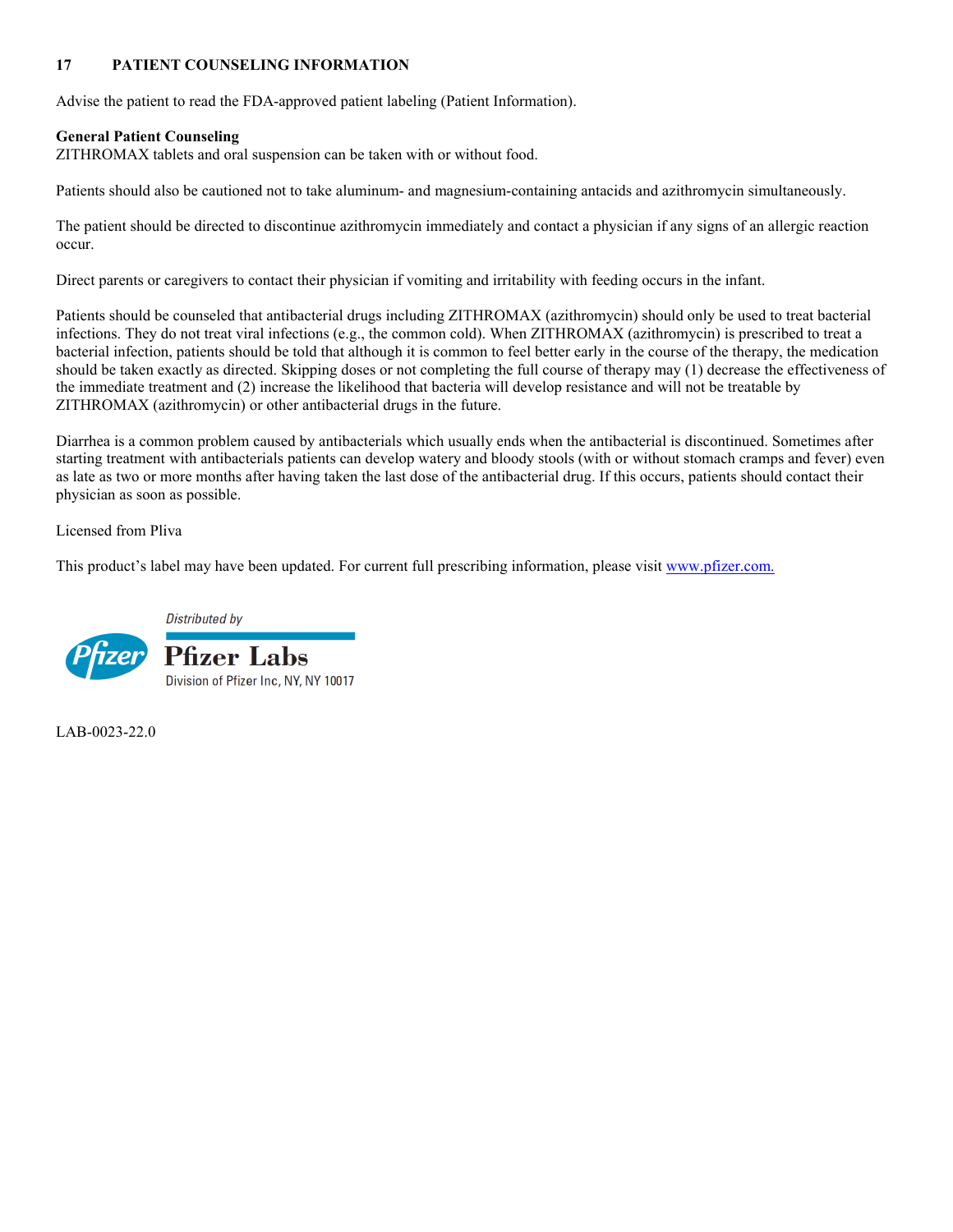# **Patient Information**

**ZITHROMAX® (Zith-roe-maks) (azithromycin) Tablets**

# **ZITHROMAX® (azithromycin) Oral Suspension**

Read this Patient Information leaflet before you start taking ZITHROMAX and each time you get a refill. There may be new information. This information does not take the place of talking to your healthcare provider about your medical condition or your treatment.

# **What is ZITHROMAX?**

ZITHROMAX is a macrolide antibiotic prescription medicine used in adults 18 years or older to treat certain infections caused by certain germs called bacteria. These bacterial infections include:

- acute worsening of chronic bronchitis
- acute sinus infection
- community-acquired pneumonia
- infected throat or tonsils
- skin infections
- infections of the urethra or cervix
- genital ulcers in men

ZITHROMAX is also used in children to treat:

- ear infections
- community-acquired pneumonia
- infected throat or tonsils

Azithromycin should not be taken by people who cannot tolerate oral medications because they are very ill or have certain other risk factors including:

- have cystic fibrosis
- have hospital acquired infections
- have known or suspected bacteria in the blood
- need to be in the hospital
- are elderly
- have any medical problems that can lower the ability of the immune system to fight infections

ZITHROMAX is not for viral infections such as the common cold.

It is not known if ZITHROMAX is safe and effective for genital ulcers in women.

It is not known if ZITHROMAX is safe and effective for children with ear infections, sinus infections, and community-acquired pneumonia under 6 months of age.

It is not known if ZITHROMAX is safe and effective for infected throat or tonsils in children under 2 years of age.

# **Who should not take ZITHROMAX?**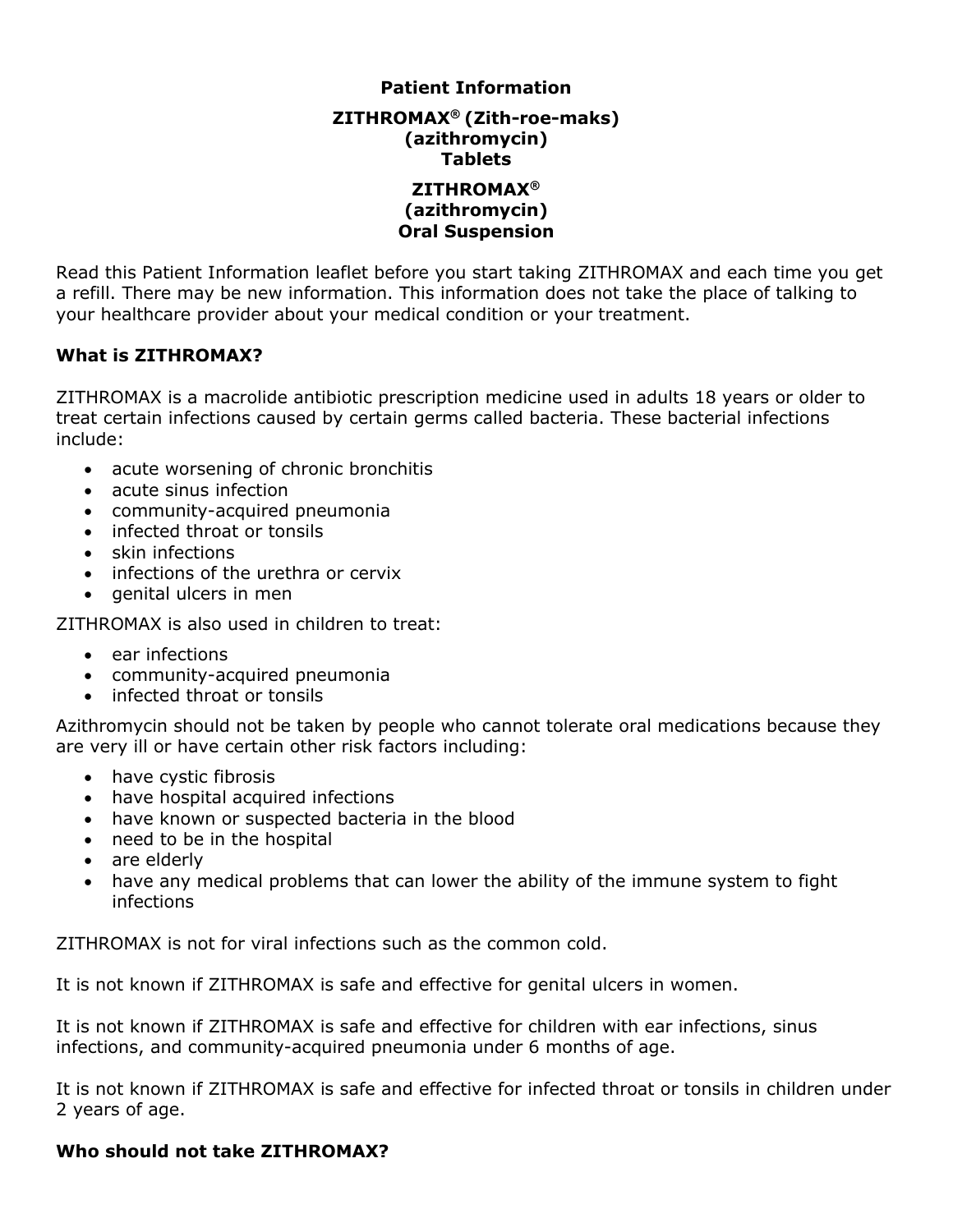# **Do not take ZITHROMAX if you:**

- have had a severe allergic reaction to certain antibiotics known as macrolides or ketolides including azithromycin and erythromycin.
- have a history of cholestatic jaundice or hepatic dysfunction that happened with the use of azithromycin.

# **What should I tell my healthcare provider before taking ZITHROMAX?**

# **Before you take ZITHROMAX, tell your healthcare provider if you:**

- have pneumonia
- have cystic fibrosis
- have known or suspected bacteremia (bacterial infection in the blood)
- have liver or kidney problems
- have an irregular heartbeat, especially a problem called "QT prolongation"
- have a problem that causes muscle weakness (myasthenia gravis)
- have any other medical problems
- are pregnant or plan to become pregnant. It is not known if ZITHROMAX will harm your unborn baby.
- are breastfeeding or plan to breastfeed. ZITHROMAX has been reported to pass into breast milk. Talk to your healthcare provider about the best way to feed your baby while you take ZITHROMAX.

Contact your healthcare provider immediately if you are giving ZITHROMAX to a young child (less than 6 weeks of age) and he or she vomits or becomes irritable when fed.

**Tell your healthcare provider about all the medicines you take,** including prescription and non-prescription medicines, vitamins, and herbal supplements.

ZITHROMAX and other medicines may affect each other causing side effects. ZITHROMAX may affect the way other medicines work, and other medicines may affect how ZITHROMAX works.

Especially tell your healthcare provider if you take:

- nelfinavir
- a blood thinner (warfarin)
- digoxin
- colchicine
- $\bullet$  phenytoin
- an antacid that contains aluminum or magnesium

Know the medicines you take. Keep a list of your medicines and show it to your healthcare provider and pharmacist when you get a new medicine.

# **How should I take ZITHROMAX?**

- Take ZITHROMAX exactly as your healthcare provider tells you to take it.
- ZITHROMAX can be taken with or without food.
- If you take ZITHROMAX Oral Suspension, shake the bottle well just before you take it.
- Do not skip any doses of ZITHROMAX or stop taking it, even if you begin to feel better, until you finish your prescribed treatment unless you have a serious allergic reaction or your healthcare provider tells you to stop taking ZITHROMAX. **"See What are the possible side effects of ZITHROMAX?"** If you skip doses, or do not complete the total course of ZITHROMAX your treatment may not work as well and your infection may be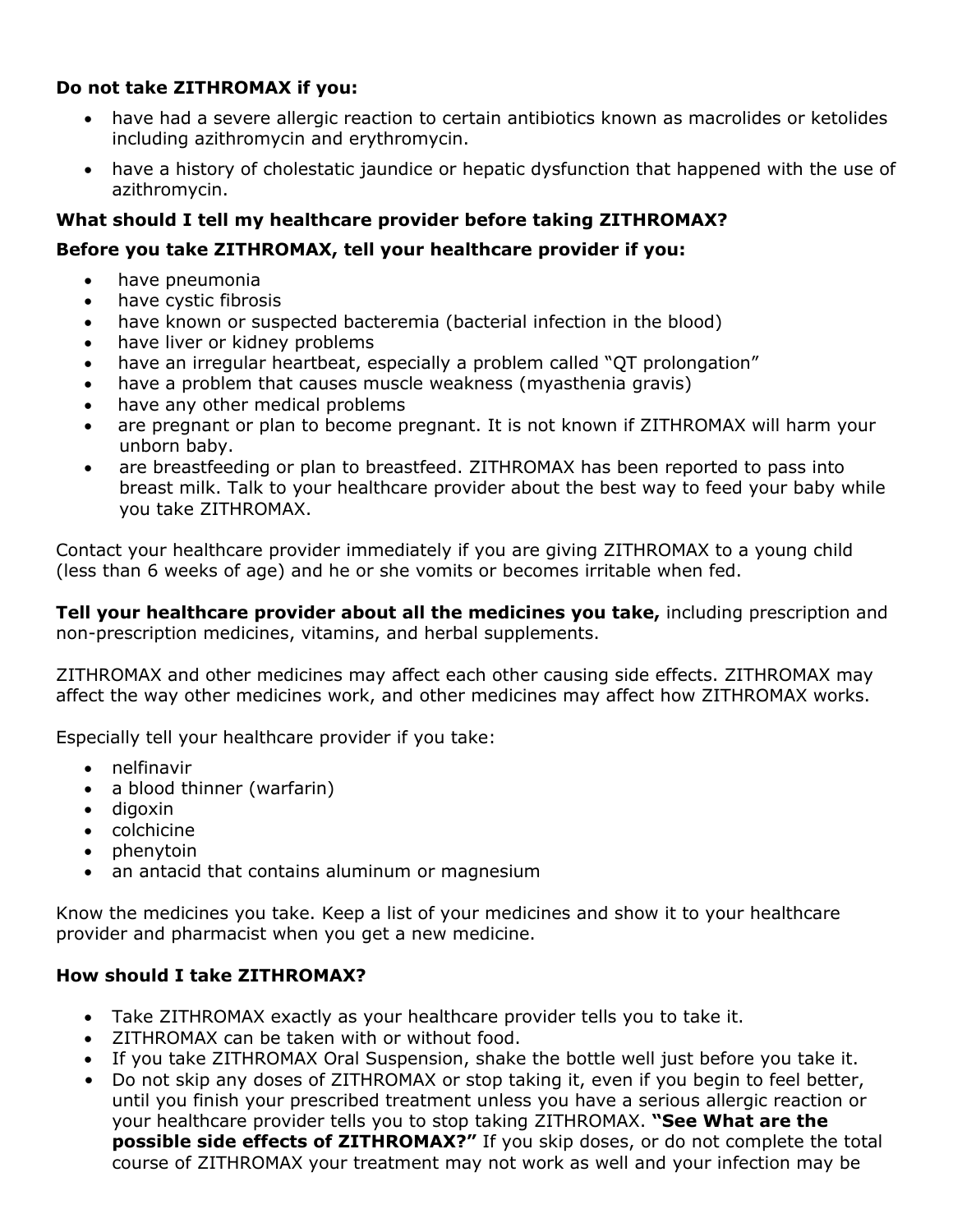harder to treat. Taking all of your ZITHROMAX doses will help lower the chance that the bacteria will become resistant to ZITHROMAX.

- If the bacteria becomes resistant to ZITHROMAX, ZITHROMAX and other antibiotic medicines may not work for you in the future.
- If you take too much ZITHROMAX, call your healthcare provider or get medical help right away.

# **What are the possible side effects of ZITHROMAX?**

# **ZITHROMAX can cause serious side effects, including:**

- **Serious allergic reactions.** Allergic reactions can happen in people taking azithromcyin the active ingredient in ZITHROMAX, even after only 1 dose. Stop taking ZITHROMAX and get emergency medical help right away if you have any of the following symptoms of a severe allergic reaction:
	- o trouble breathing or swallowing
	- o swelling of the lips, tongue, face
	- o throat tightness, hoarseness
	- o rapid heartbeat
	- o faintness
	- o skin rash (hives)
	- o new onset of fever and swollen lymph nodes

Stop taking ZITHROMAX at the first sign of a skin rash and call your healthcare provider. Skin rash may be a sign of a more serious reaction to ZITHROMAX.

- **Liver damage (hepatotoxicity).** Hepatotoxicity can happen in people who take ZITHROMAX. Call your healthcare provider right away if you have unexplained symptoms such as:
	- o nausea or vomiting
	- o stomach pain
	- o fever
	- o weakness
	- o abdominal pain or tenderness
	- o itching
	- o unusual tiredness
- o loss of appetite
- o change in the color of your bowel movements
- o dark colored urine
- o yellowing of your skin or of the whites of your eyes

Stop taking ZITHROMAX and tell your healthcare provider right away if you have yellowing of your skin or white part of your eyes, or if you have dark urine. These can be signs of a serious reaction to ZITHROMAX (a liver problem).

 **Serious heart rhythm changes that can be life-threatening, including heart stopping (cardiac arrest), QT prolongation, torsades de pointes, feeling that your heart is pounding or racing (palpitations), chest discomfort, or irregular heartbeat.**

Tell your healthcare provider right away if you or your child feel a fast or irregular heartbeat, get dizzy or faint. ZITHROMAX may cause a rare heart problem known as prolongation of the QT interval. This condition can cause an abnormal heartbeat and can be very dangerous. The chances of this happening are higher in people:

- o who are elderly
- o with a family history of prolonged QT interval
- o with low blood potassium
- o who take certain medicines to control heart rhythm (antiarrhythmics)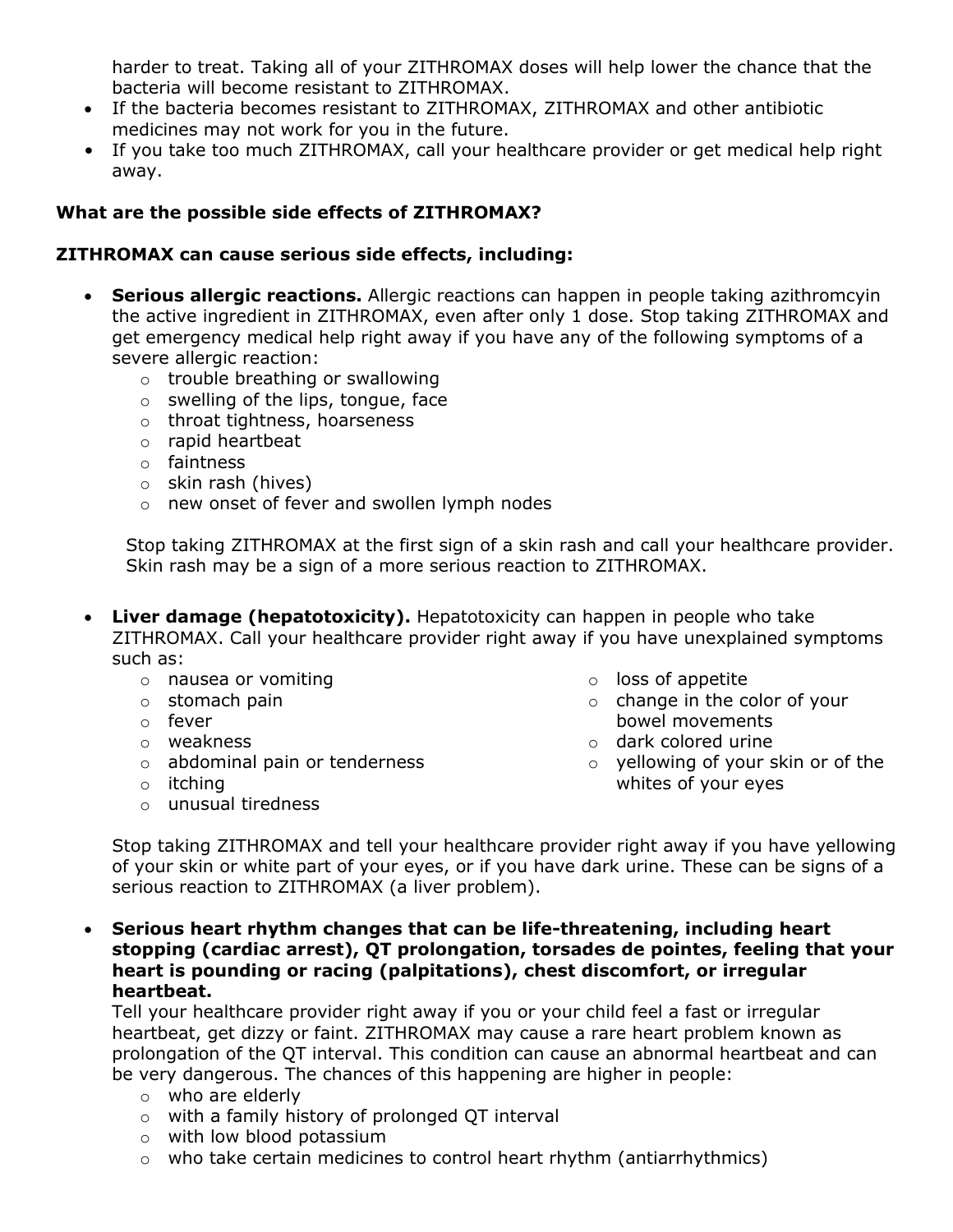- **Worsening of myasthenia gravis (a problem that causes muscle weakness).**  Certain antibiotics like ZITHROMAX may cause worsening of myasthenia gravis symptoms, including muscle weakness and breathing problems. Call your healthcare provider right away if you have any worsening muscle weakness or breathing problems.
- **Diarrhea.** Tell your healthcare provider right away if you have watery diarrhea, diarrhea that does not go away, or bloody stools. You may experience cramping and a fever. This could happen after you have finished your ZITHROMAX.

The most common side effects of ZITHROMAX include:

- nausea
- stomach pain
- vomiting

These are not all the possible side effects of ZITHROMAX. Tell your healthcare provider about any side effect that bothers you or that does not go away.

Call your doctor for medical advice about side effects. You may report side effects to FDA at 1-800-FDA-1088.

# **How should I store ZITHROMAX?**

- Store ZITHROMAX Tablets at 59°F to 86°F (15°C to 30°C).
- Store ZITHROMAX Oral Suspension at  $41^{\circ}F$  to  $86^{\circ}F$  (5 $^{\circ}C$  to  $30^{\circ}C$ ).
- Keep ZITHROMAX Oral Suspension in a tightly closed container.
- Safely throw away any medicine that is out of date or no longer needed.

# **Keep ZITHROMAX and all medicines out of the reach of children.**

# **General information about the safe and effective use of ZITHROMAX.**

Medicines are sometimes prescribed for purposes other than those listed in the Patient Information leaflet. Do not use ZITHROMAX for a condition for which it was not prescribed. Do not give ZITHROMAX to other people, even if they have the same symptoms you have. It may harm them.

This Patient Information leaflet summarizes the most important information about ZITHROMAX. If you would like more information, talk with your healthcare provider. You can ask your pharmacist or healthcare provider for information about ZITHROMAX that is written for health professionals.

For more information, go to [www.zithromax.com](http://www.zithromax.com/) or call 1-800-438-1986.

# **What are the ingredients in ZITHROMAX Tablets and Oral Suspension?**

# **ZITHROMAX Tablets and Oral Suspension**

Active ingredient: azithromycin dehydrate

# **ZITHROMAX Tablets:**

Inactive ingredients: dibasic calcium phosphate anhydrous, pregelatinized starch, sodium croscarmellose, magnesium stearate, sodium lauryl sulfate, hypromellose, lactose, titanium dioxide, triacetin, and D&C Red #30 aluminum lake.